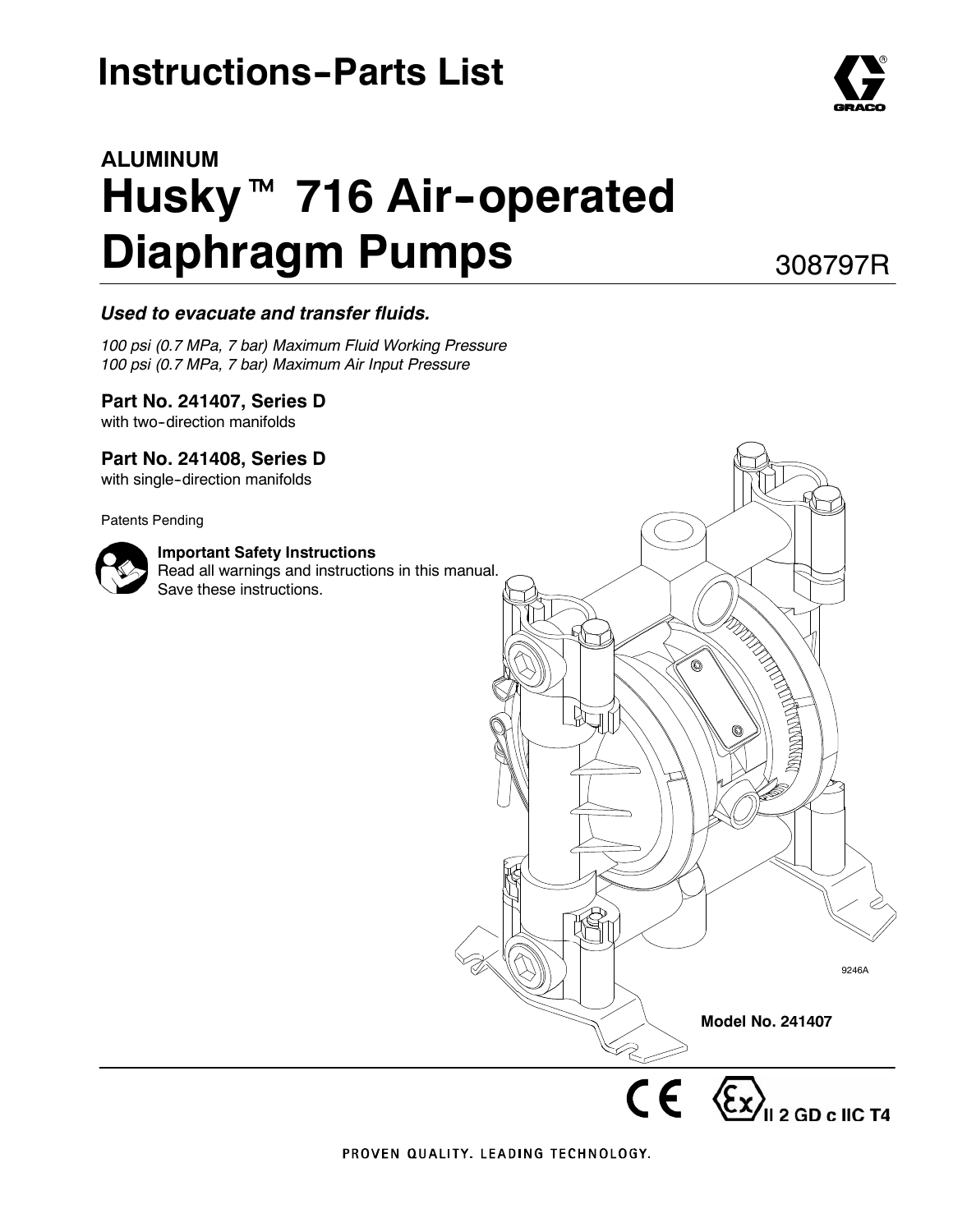# **Table of Contents**

| 241407 and 241408 Repair Kits  21 |
|-----------------------------------|
|                                   |
|                                   |
| Graco Standard Warranty  26       |
|                                   |

# **Symbols**

### **Warning Symbol**

### **WARNING**

This symbol alerts you to the possibility of serious injury or death if you do not follow the instructions.

### **Caution Symbol**



This symbol alerts you to the possibility of damage to or destruction of equipment if you do not follow the instructions.

# **WARNING**



**INSTRUCTIONS**

### **EQUIPMENT MISUSE HAZARD**

Equipment misuse can cause the equipment to rupture or malfunction and result in serious injury.

- This equipment is for professional use only.
- Read all instruction manuals, tags, and labels before operating the equipment.
- Use the equipment only for its intended purpose. If you are not sure, call your Graco distributor.
- Do not alter or modify this equipment. Use only genuine Graco parts and accessories.
- Check equipment daily. Repair or replace worn or damaged parts immediately.
- Do not exceed the maximum working pressure of the lowest rated component in your system. This equipment has a **100 psi (0.7 MPa, 7 bar) maximum working pressure at 100 psi (0.7 MPa, 7 bar) maximum incoming air pressure.**
- Use fluids and solvents that are compatible with the equipment wetted parts. Refer to the **Technical Data** section of all equipment manuals. Read the fluid and solvent manufacturer's warnings.
- Route hoses away from traffic areas, sharp edges, moving parts, and hot surfaces. Do not expose Graco hoses to temperatures above 82°C (180°F) or below -40°C (-40°F).
- $\bullet$  Wear hearing protection when operating this equipment.
- Do not lift pressurized equipment.
- Comply with all applicable local, state, and national fire, electrical, and safety regulations.
- Do not use 1.1.1-trichloroethane, methylene chloride, other halogenated hydrocarbon solvents or fluids containing such solvents in pressurized aluminum equipment. Such use could result in a chemical reaction, with the possibility of explosion.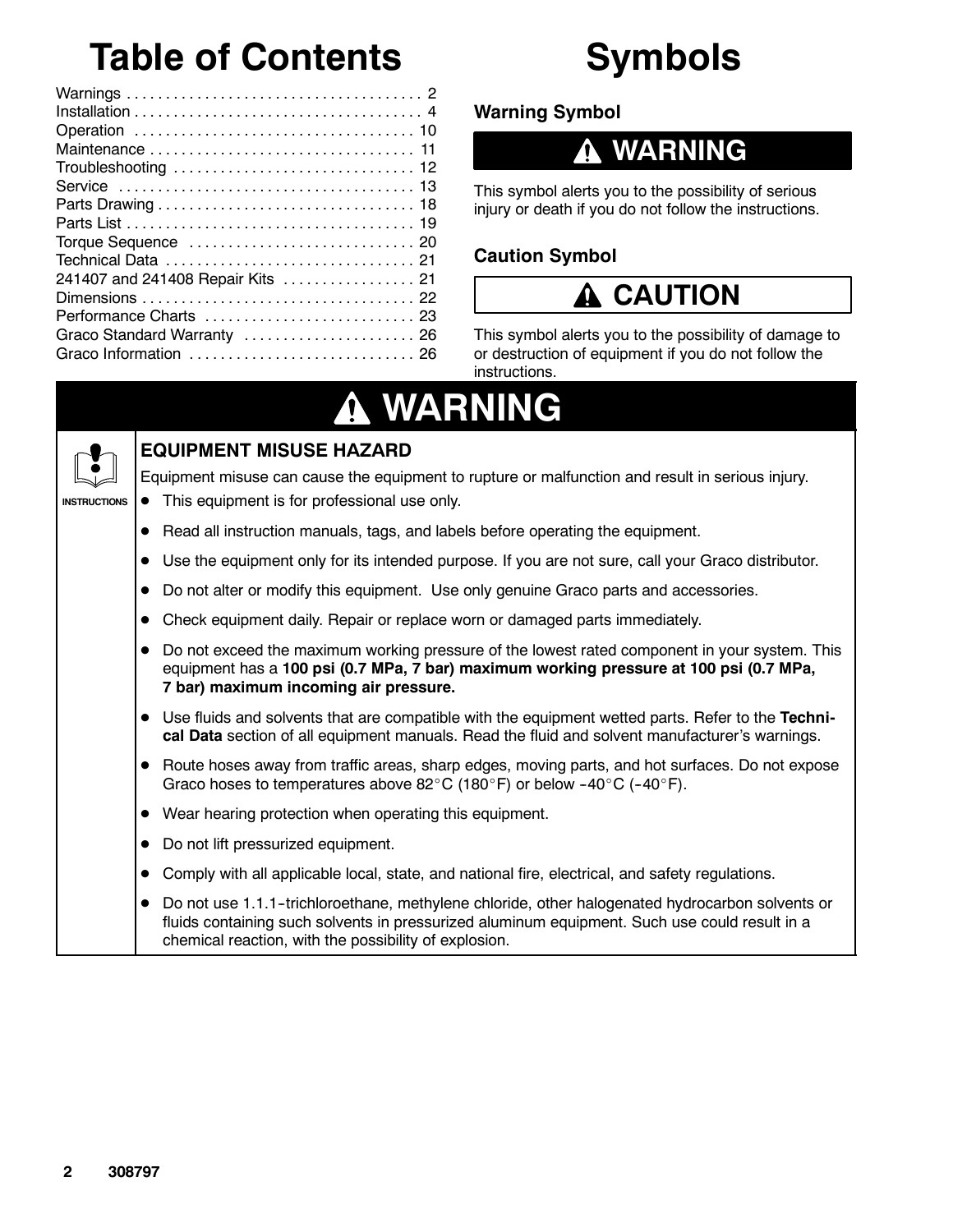#### **WARNING A**



#### **TOXIC FLUID HAZARD**

Hazardous fluid or toxic fumes can cause serious injury or death if splashed in the eyes or on the skin, inhaled, or swallowed.

- $\bullet$  Know the specific hazards of the fluid you are using.
- Do not lift a pump under pressure. If dropped, the fluid section may rupture. Always follow the **Pressure Relief Procedure** on page 10 before lifting the pump.
- Store hazardous fluid in an approved container. Dispose of hazardous fluid according to all local, state and national quidelines.
- Always wear protective eyewear, gloves, clothing and respirator as recommended by the fluid and solvent manufacturer.
- Pipe and dispose of the exhaust air safely, away from people, animals, and food handling areas. If the diaphragm fails, the fluid is exhausted along with the air. Read **Air Exhaust Ventilation** on page 6.
- **Never** use an acetal pump to pump acids. Take precautions to avoid acid or acid fumes from contacting the pump housing exterior. Stainless steel parts will be damaged by exposure to acid spills and fumes.



#### **FIRE AND EXPLOSION HAZARD**

Improper grounding, poor ventilation, open flames or sparks can cause a hazardous condition and result in a fire or explosion and serious injury.

- D Ground the equipment. Refer to **Grounding** on page 8.
- If there is any static sparking or you feel an electric shock while using this equipment, **stop pumping immediately.** Do not use the equipment until you identify and correct the problem.
- Provide fresh air ventilation to avoid the buildup of flammable fumes from solvents or the fluid being pumped.
- Pipe and dispose of the exhaust air safely, away from all sources of ignition. If the diaphragm fails, the fluid is exhausted along with the air. Read **Air Exhaust Ventilation** on page 6.
- Keep the work area free of debris, including solvent, rags, and gasoline.
- Electrically disconnect all equipment in the work area.
- Extinguish all open flames or pilot lights in the work area.
- Do not smoke in the work area.
- Do not turn on or off any light switch in the work area while operating or if fumes are present.
- Do not operate a gasoline engine in the work area.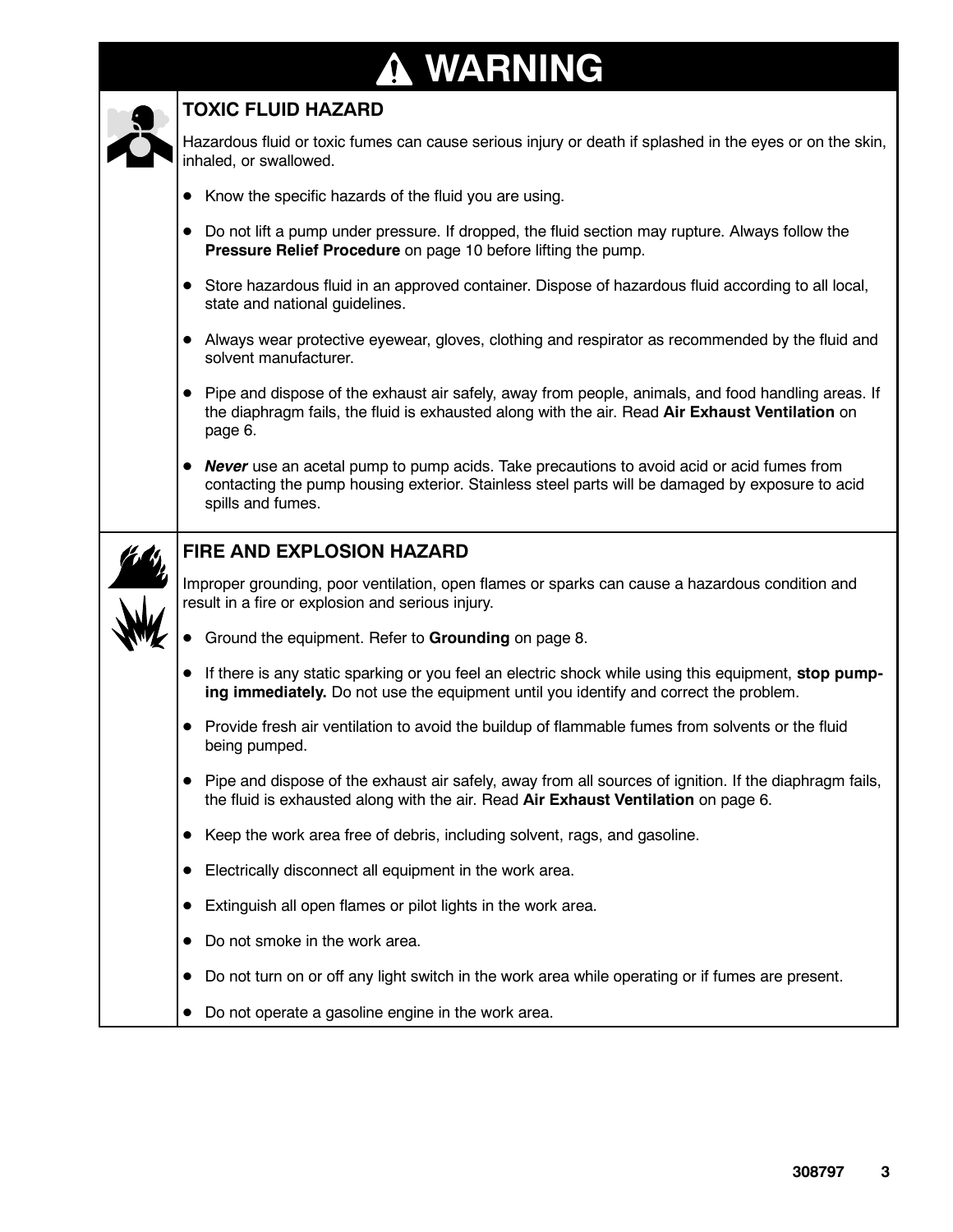#### **General Information**

- The Typical Installations in Fig. 2 are only guides for selecting and installing system components. Contact your Graco distributor for assistance in planning a system to suit your needs.
- Always use Genuine Graco Parts and Accessories.
- Use a compatible, liquid thread sealant on all male threads. Tighten all connections firmly to avoid air or fluid leaks.

#### **Tightening Threaded Fasteners Before First Use**

Before using the pump for the first time, check and retorque all external fasteners. See **Torque Sequence**, page 20. After the first day of operation, retorque the fasteners. Although pump use varies, a general guideline is to retorque fasteners every two months.

#### **Toxic Fluid Hazard**



Read **Toxic Fluid Hazard** on page 3.

Use fluids and solvents that are compatible with the equipment wetted parts. Refer to the **Technical Data** section of all equipment manuals. Read the fluid and solvent manufacturer's warnings.

## **A** CAUTION

#### **Safe Operating Temperatures**

*Minimum: 40*\_ *F (4*\_ *C) Maximum: 225*\_ *F (107*\_ *C)*

These temperatures are based upon mechanical stress only and may be significantly altered by pumping certain chemicals. Consult engineering guides for chemical compatibilities and temperature limits, or contact your Graco distributor.

#### **Mountings**

- These pumps can be used in a variety of installations. Be sure the mounting surface can support the weight of the pump, hoses, and accessories, as well as the stress caused during operation.
- Fig. 2 shows some installation examples. On all installations, mount the pump using screws and nuts.

### **Pumping High-Density Fluids**

High density fluids may prevent the lighter non-metallic check valve balls from seating properly, which reduces pump performance significantly. Stainless steel balls should be used for such applications.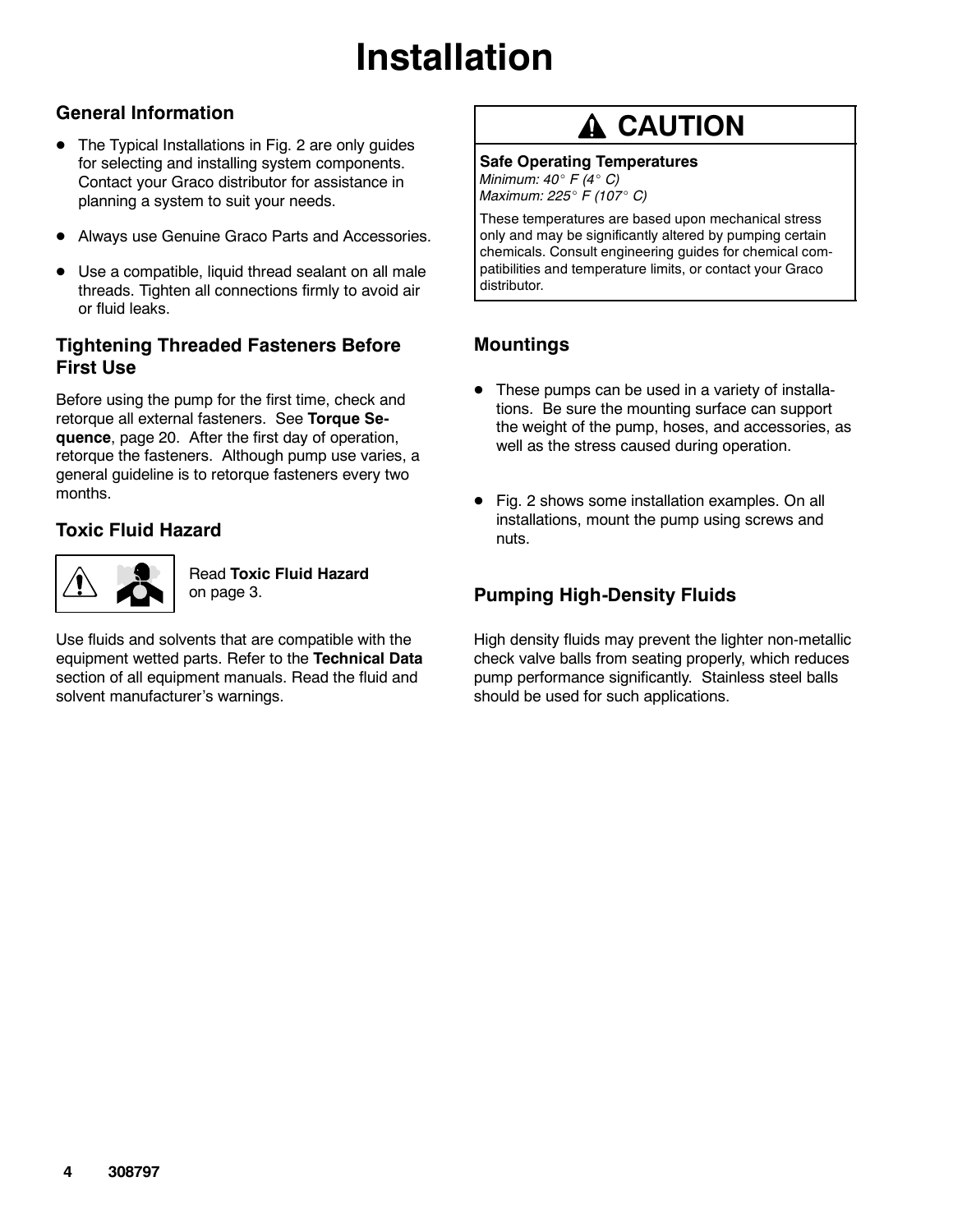#### **Air Line**

### **WARNING**

A bleed-type master air valve (B) is required in your system to relieve air trapped between this valve and the pump. See Fig. 2. Trapped air can cause the pump to cycle unexpectedly, which could result in serious injury, including splashing in the eyes or on the skin, injury from moving parts, or contamination from hazardous fluids.

## **A CAUTION**

The pump exhaust air may contain contaminants. Ventilate to a remote area if the contaminants could affect your fluid supply. Read **Air Exhaust Ventilation** on page 6.

- 1. Install the air line accessories as shown in Fig. 2. Mount these accessories on the wall or on a bracket. Be sure the air line supplying the accessories is electrically conductive.
	- a. The fluid pressure can be controlled in either of two ways. To control it on the air side, install an air regulator (G). To control it on the fluid side, install a fluid regulator (J) near the pump fluid outlet (see Fig. 2).
	- b. Locate one bleed-type master air valve (B) close to the pump and use it to relieve trapped air. Read the **WARNING** above. Locate the other master air valve (E) upstream from all air line accessories and use it to isolate them during cleaning and repair.
	- c. The air line filter (F) removes harmful dirt and moisture from the compressed air supply.

2. Install an electrically conductive, flexible air hose (C) between the accessories and the 1/4 npt(f) pump air inlet. Use a minimum 1/4 in. (6.3 mm) ID air hose. Screw an air line quick disconnect coupler (D) onto the end of the air hose (C), and screw the mating fitting into the pump air inlet snugly. Do not connect the coupler (D) to the fitting yet.

#### **Fluid Suction Line**

- If using a conductive (acetal) pump, use conductive hoses. If using a non-conductive pump, ground the fluid system. Read **Grounding** on page 8. The fluid inlet port is 3/4 in.
- $\bullet$  At inlet fluid pressures greater than 15 psi (0.1 MPa, 1 bar), diaphragm life will be shortened.

### **Fluid Outlet Line**

### **WARNING**

A fluid drain valve (H) is required in your system to relieve pressure in the hose if it is plugged. See Fig. 2. The drain valve reduces the risk of serious injury, including splashing in the eyes or on the skin, or contamination from hazardous fluids when relieving pressure. Install the valve close to the pump fluid outlet.

- 1. Use electrically conductive fluid hoses (K). The pump fluid outlet is 3/4 in. Screw the fluid fitting into the pump outlet snugly. **Do not overtighten.**
- 2. Install a fluid regulator (J) at the pump fluid outlet to control fluid pressure, if desired (see Fig. 2). See **Air Line,** step 1a, for another method of controlling pressure.
- 3. Install a fluid drain valve (H) near the fluid outlet. Read the **WARNING** above.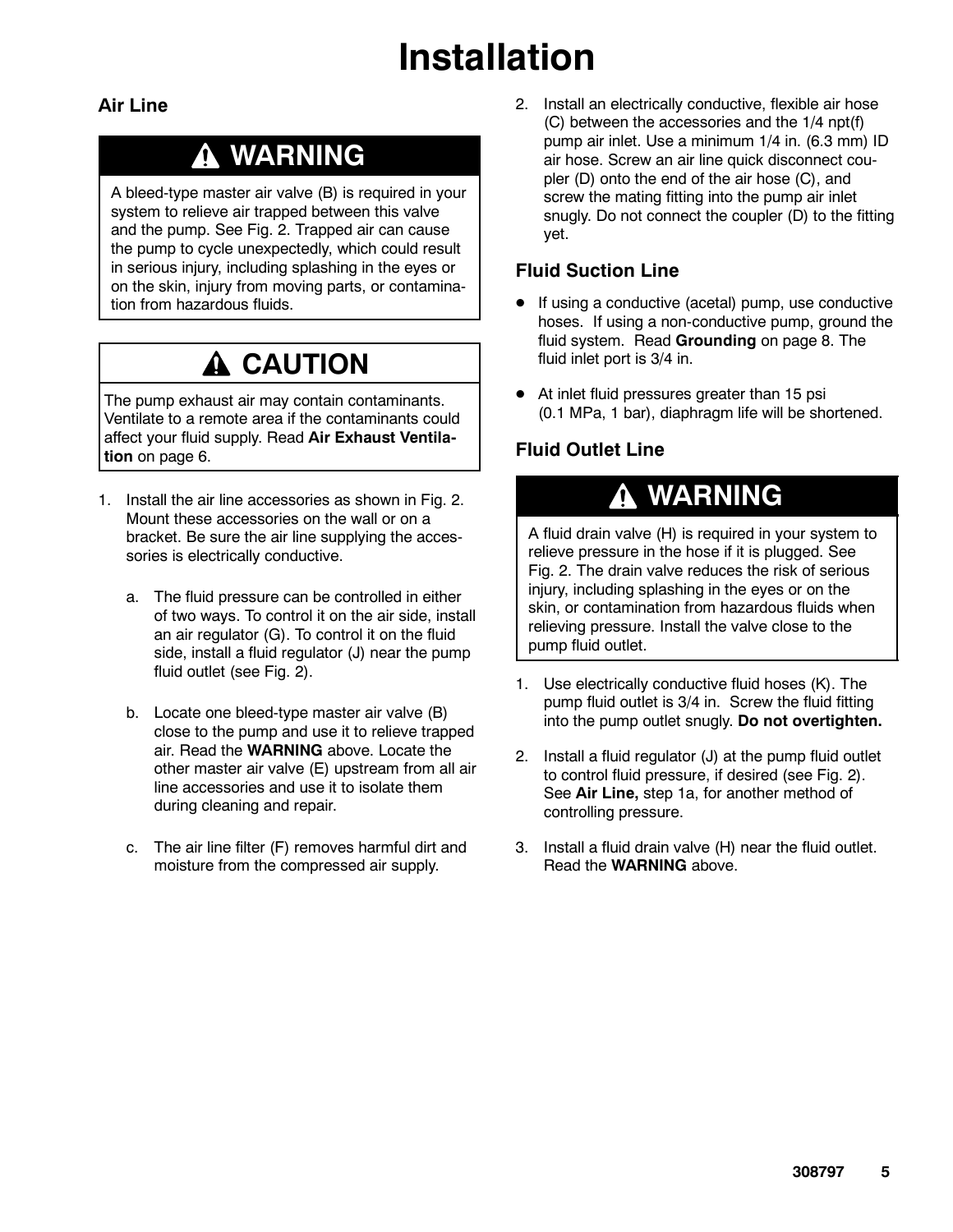### **Fluid Pressure Relief Valve**

## **A CAUTION**

Some systems may require installation of a pressure relief valve at the pump outlet to prevent overpressurization and rupture of the pump or hose. See Fig. 1.

Thermal expansion of fluid in the outlet line can cause overpressurization. This can occur when using long fluid lines exposed to sunlight or ambient heat, or when pumping from a cool to a warm area (for example, from an underground tank).

Overpressurization can also occur if the Husky pump is being used to feed fluid to a piston pump, and the intake valve of the piston pump does not close, causing fluid to back up in the outlet line.

Install valve between fluid inlet and outlet ports.

Connect fluid inlet line here.

1

Connect fluid outlet line here.



### **Air Exhaust Ventilation**



Read **Toxic Fluid Hazard** on page 3.



Read **Fire and Explosion Hazard** on page 3.

Be sure the system is properly ventilated for your type of installation. You must vent the exhaust to a safe place, away from people, animals, food handling areas, and all sources of ignition when pumping flammable or hazardous fluids.

Diaphragm failure will cause the fluid being pumped to exhaust with the air. Place an appropriate container at the end of the air exhaust line to catch the fluid. See Fig. 2 .

The air exhaust port is 3/8 npt(f). Do not restrict the air exhaust port. Excessive exhaust restriction can cause erratic pump operation.

See **Venting Exhaust Air** in Fig. 2. Exhaust to a remote location as follows:

- 1. Remove the muffler (W) from the pump air exhaust port.
- 2. Install an electrically conductive air exhaust hose (X) and connect the muffler to the other end of the hose. The minimum size for the air exhaust hose is 3/8 in. (10 mm) ID. If a hose longer than 15 ft (4.57 m) is required, use a larger diameter hose. Avoid sharp bends or kinks in the hose.
- 3. Place a container (Z) at the end of the air exhaust line to catch fluid in case a diaphragm ruptures. See Fig. 2.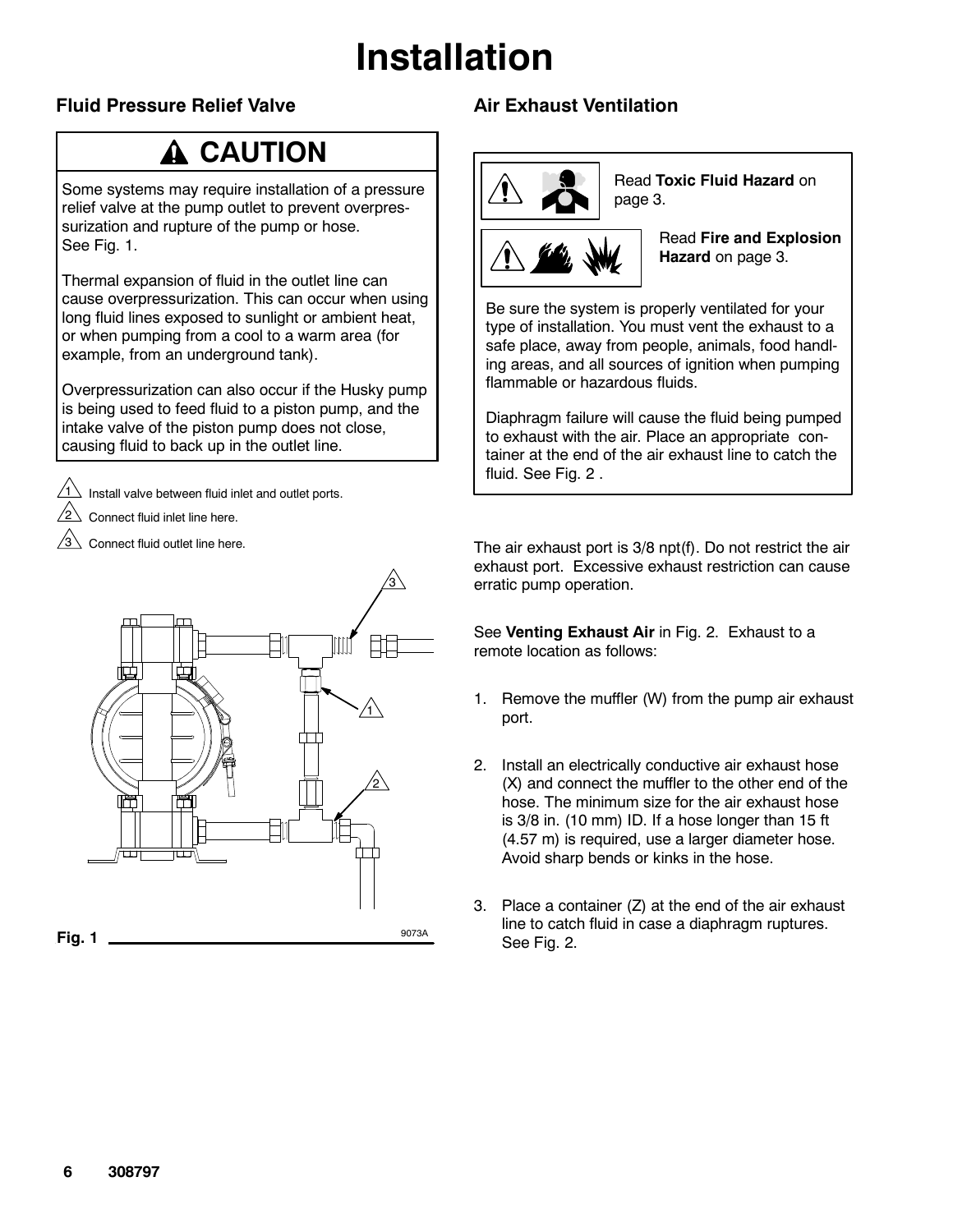#### **ABOVE-GROUND TRANSFER INSTALLATION**



#### **KEY**

- A Pump
- B Bleed-type master air valve (required for pump)
- C Electrically conductive
- air supply line
- D Air line quick disconnect<br>E Master air valve (for acce Master air valve (for accessories)
- F Air line filter
- G Pump air regulator
- H Fluid drain valve (required)
- Fluid regulator (optional)
- K Electrically conductive
- fluid supply hose
- L Fluid suction line
- M Underground storage tank
- N Wall mounting bracket
- Y Ground wire (required; see page 8 for installation instructions)

#### **55-GALLON BUNG PUMP INSTALLATION** K

#### **KEY**

- A Pump
- C Electrically conductive air supply line
- D Air line quick disconnect
- H Fluid drain valve (required)
- K Electrically conductive fluid supply hose
- L Fluid suction line Y Ground wire (required; see page 8
	- for installation instructions)



#### **VENTING EXHAUST AIR**

#### **KEY**

- W Muffler
- X Electrically Conductive Air Exhaust Hose
- Z Container for Remote Air Exhaust

All wetted and non-wetted pump parts must be compatible with the fluid being pumped.

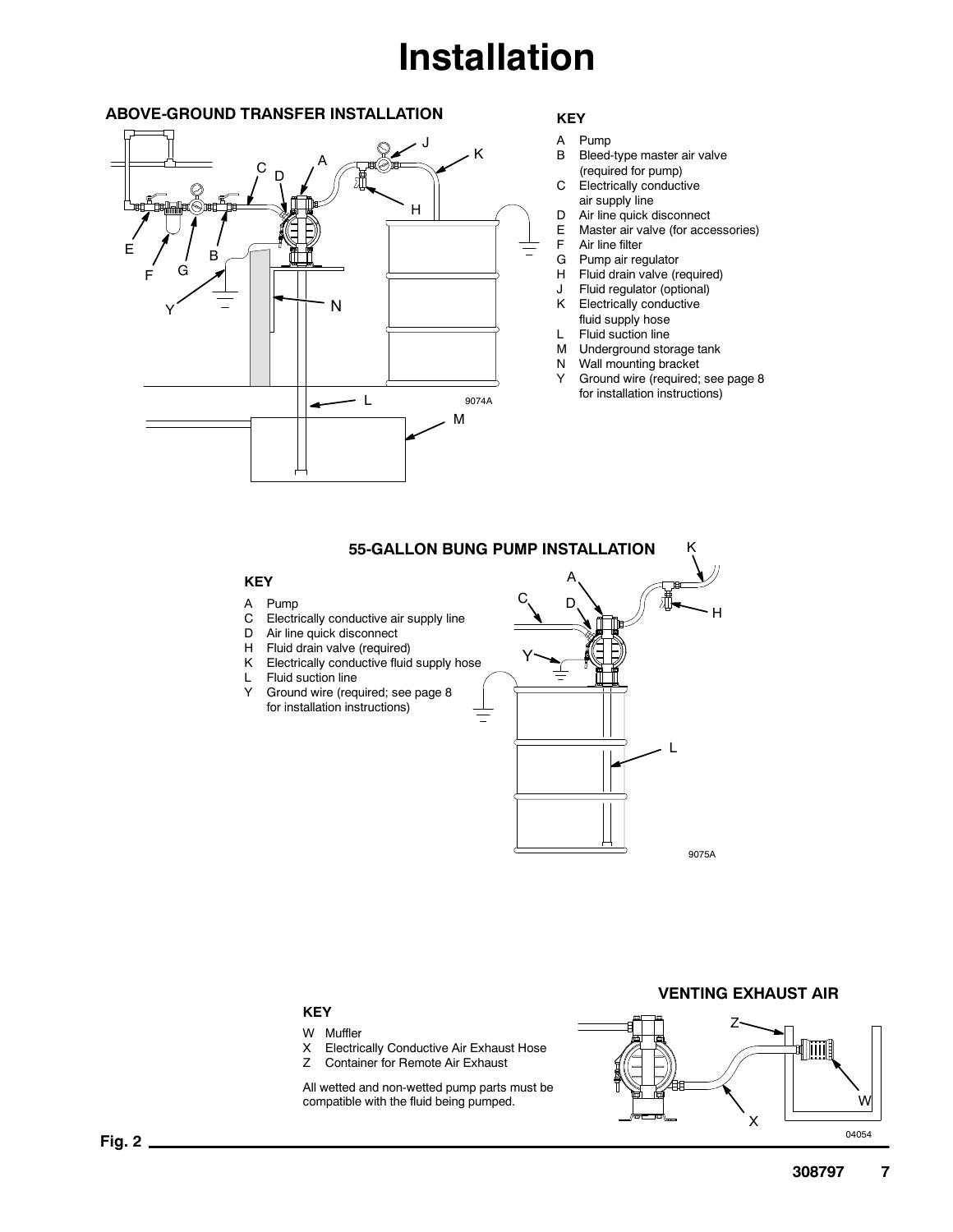### **Grounding**

### **WARNING**



#### **FIRE AND EXPLOSION HAZARD**

This pump must be grounded. Before operating the pump, ground the system as explained below. Also read the section **Fire and Explosion Hazard** on page 3.

*The metal Husky 716 pumps* have a grounding strip connecting the vee clamps (109). Attach a ground wire to the grounding strip with the screw, lockwasher, and nut as shown in the **Grounding Detail** on page 18.

When pumping conductive flammable fluids, *always* ground the entire fluid system by making sure the fluid system has an electrical path to a true earth ground (see Fig. 3).

US Code (NFPA 77 Static Electricity) recommends a conductivity greater than 50 x  $10^{-12}$  Siemans/meter (mhos/meter) over your operating temperature range to reduce the hazard of fire. Consult your fluid supplier to determine the conductivity or resistivity of your fluid. The resistivity must be less than  $2 \times 10^{12}$  ohm-centimeters.

To reduce the risk of static sparking, ground the pump and all other equipment used or located in the pumping area. Check your local electrical code for detailed grounding instructions for your area and type of equipment.

**NOTE:** See the **WARNING** above. Fig. 3 shows a recommended method of grounding flammable fluid containers during filling.

#### *Ground all of this equipment:*

- *Pump*: The metal pump has a grounding strip in front of the center housing. Connect the non-clamp end of the ground wire to the grounding strip and connect the clamp end of the ground wire to a true earth ground. To order a ground wire and clamp, order Part No. 222011.
- Air and fluid hoses: Use only electrically conductive hoses.
- $\bullet$  *Air compressor*: Follow the manufacturer's recommendations.
- *Solvent pails used when flushing*: Follow the local code. Use only grounded metal pails, which are conductive. Do not place the pail on a non-conductive surface, such as paper or cardboard, which interrupts the grounding continuity.
- Fluid supply container: Follow the local code.

#### **GROUNDING A PUMP**

A Pump

**KEY**

- H Fluid drain valve (required)
- S Dispense valve
- T Fluid drain line
- Y Fluid section grounding via grounding strip or grounding
- screw (required for metal and acetal pumps)
- Z Container ground wire (required)

#### Hose must be conductive.

2 Dispense valve nozzle must be in contact with container.

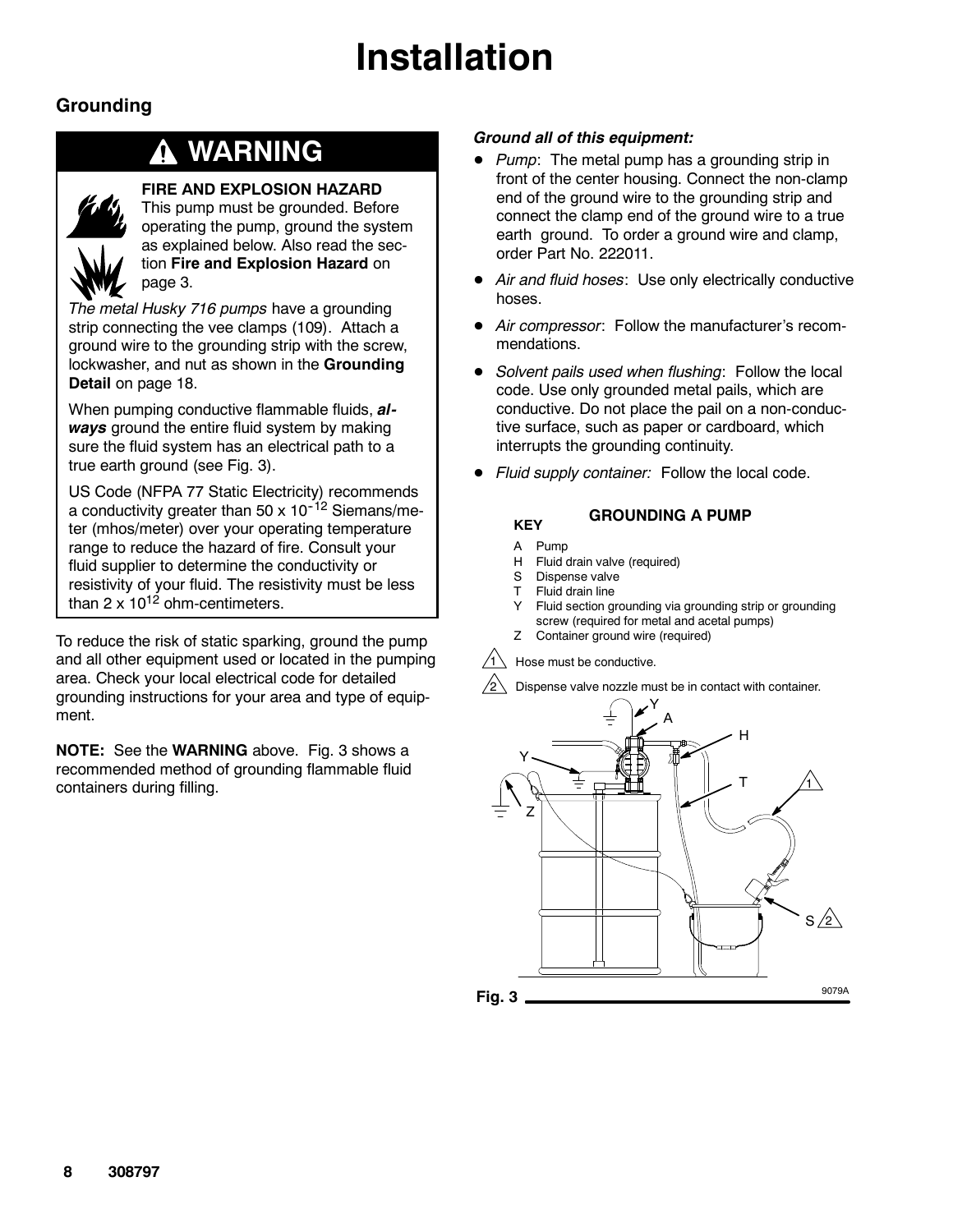#### **Changing the Orientation of the Fluid Inlet and Outlet Ports**

Fig. 4. You can change the orientation of the fluid inlet and outlet ports by repositioning the manifolds.



- 2. Remove four manifold bolts (105).
- 3. Turn manifold to desired position, reinstall bolts, and torque to 80 to 90 in-lb (9 to 10  $N$  $\cdot$ m). See **Torque Sequence**, page 20.

**NOTE:** Make sure all manifold o-rings are positioned correctly before you fasten the manifold. Manifold o-rings (139) are shown in Fig. 6. **Fig. 4** 

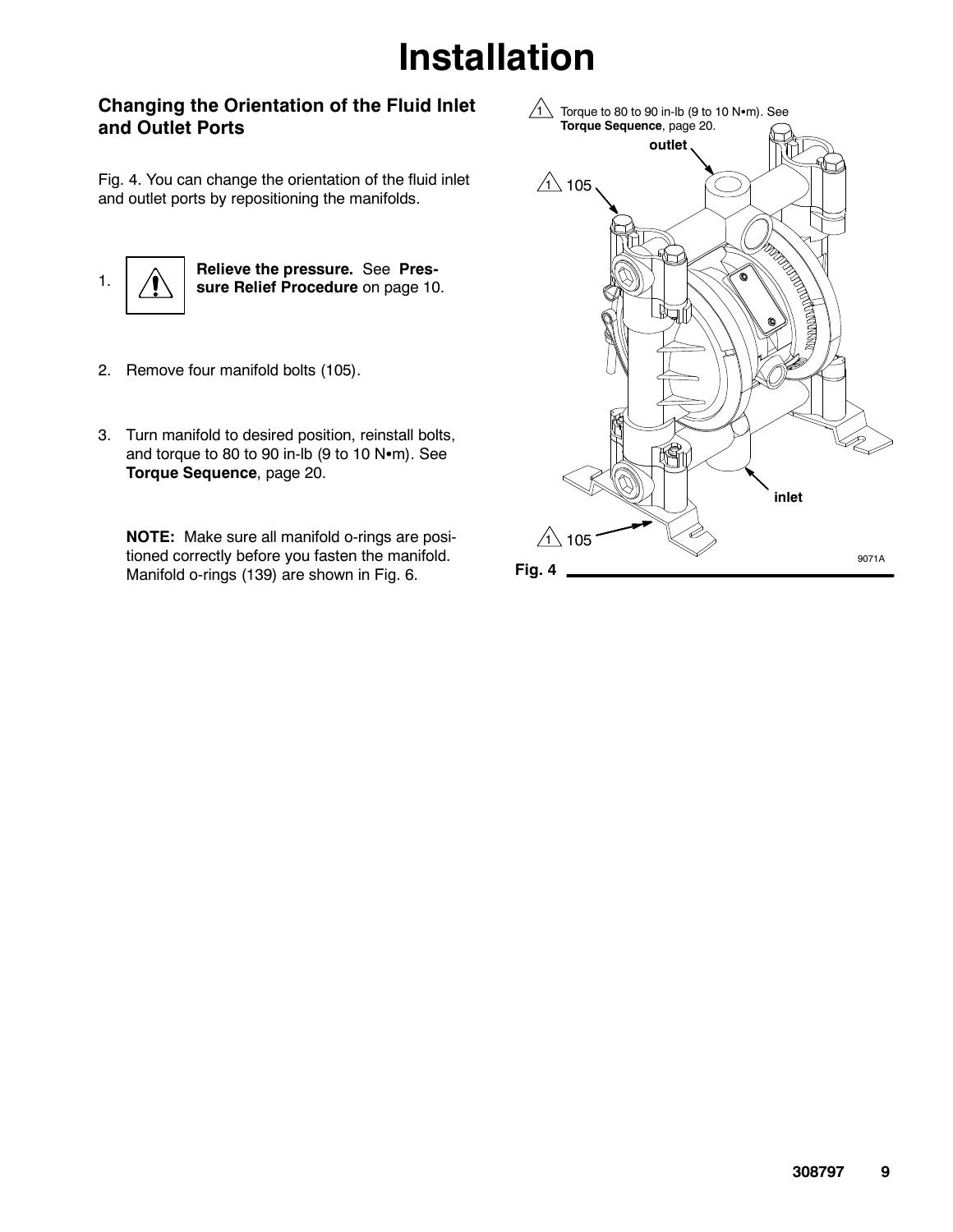# **Operation**

### **Pressure Relief Procedure**

### **WARNING**

#### **PRESSURIZED EQUIPMENT HAZARD**

The equipment stays pressurized until pressure is manually relieved. To reduce the risk of serious injury from pressurized fluid, accidental spray, or splashing fluid, follow this procedure whenever you

- Are instructed to relieve pressure
- $\bullet$  Stop pumping
- Check, clean, or service any system equipment
- Install or clean fluid nozzles
- 1. Shut off the air to the pump.
- 2. Open the dispensing valve, if used.
- 3. Open the fluid drain valve to relieve all fluid pressure, and have a container ready to catch the drainage.

### **Flush Pump Before First Use**

The pump was tested with water. If water could contaiminate the fluid you are pumping, flush the pump thoroughly with a compatible solvent before using the equipment. Follow the steps under **Starting and Adjusting Pump.**

### **Starting and Adjusting Pump**



1. **A Read Toxic Fluid Hazard** on page 3.



2.  $\bigcap_{i=1}^{\infty}$  If lifting the pump, follow the **Pressure Relief Procedure** above.



Be sure the pump is properly grounded. Read **Fire and Explosion Hazard** on page 3.

- 4. Check all fittings to be sure they are tight. Use a compatible liquid thread sealant on all male threads. Tighten the fluid inlet and outlet fittings snugly. Do not overtighten the fittings into the pump.
- 5. Place the suction tube (if used) in the fluid to be pumped.

**NOTE**: If the inlet fluid pressure to the pump is more than 25% of the outlet working pressure, the ball check valves will not close fast enough, resulting in inefficient pump operation.

- 6. Place the end of the fluid hose (K) into an appropriate container.
- 7. Close the fluid drain valve (H).
- 8. With the pump air regulator (G) closed, open all bleed-type master air valves (B, E).
- 9. If the fluid hose has a dispensing device, hold it open while continuing with the following step. Slowly open the air regulator (G) until the pump starts to cycle. Allow the pump to cycle slowly until all air is pushed out of the lines and the pump is primed.

*If you are flushing,* run the pump long enough to thoroughly clean the pump and hoses. Close the air regulator. Remove the suction tube from the solvent and place it in the fluid to be pumped.

### **Operation of Remote Piloted Pumps**

- 1. Fig. 2 and Parts Drawings. Follow preceding steps 1 through 8 of **Starting and Adjusting Pump**.
- 2. Open air regulator (G).

## **WARNING**

The pump may cycle once before the external signal is applied. Injury is possible. If pump cycles, wait until end before proceeding.

3. Pump will operate when air pressure is alternately applied to push type connectors (16).

**NOTE**: Leaving air pressure applied to the air motor for extended periods when the pump is not running may shorten the diaphragm life. Using a 3-way solenoid valve to automatically relieve the pressure on the air motor when the metering cycle is complete prevents this from occurring.

### **Pump Shutdown**



At the end of the work shift, **relieve the pressure** as described in **Pressure Relief Procedure** at left**.**

**10 308797**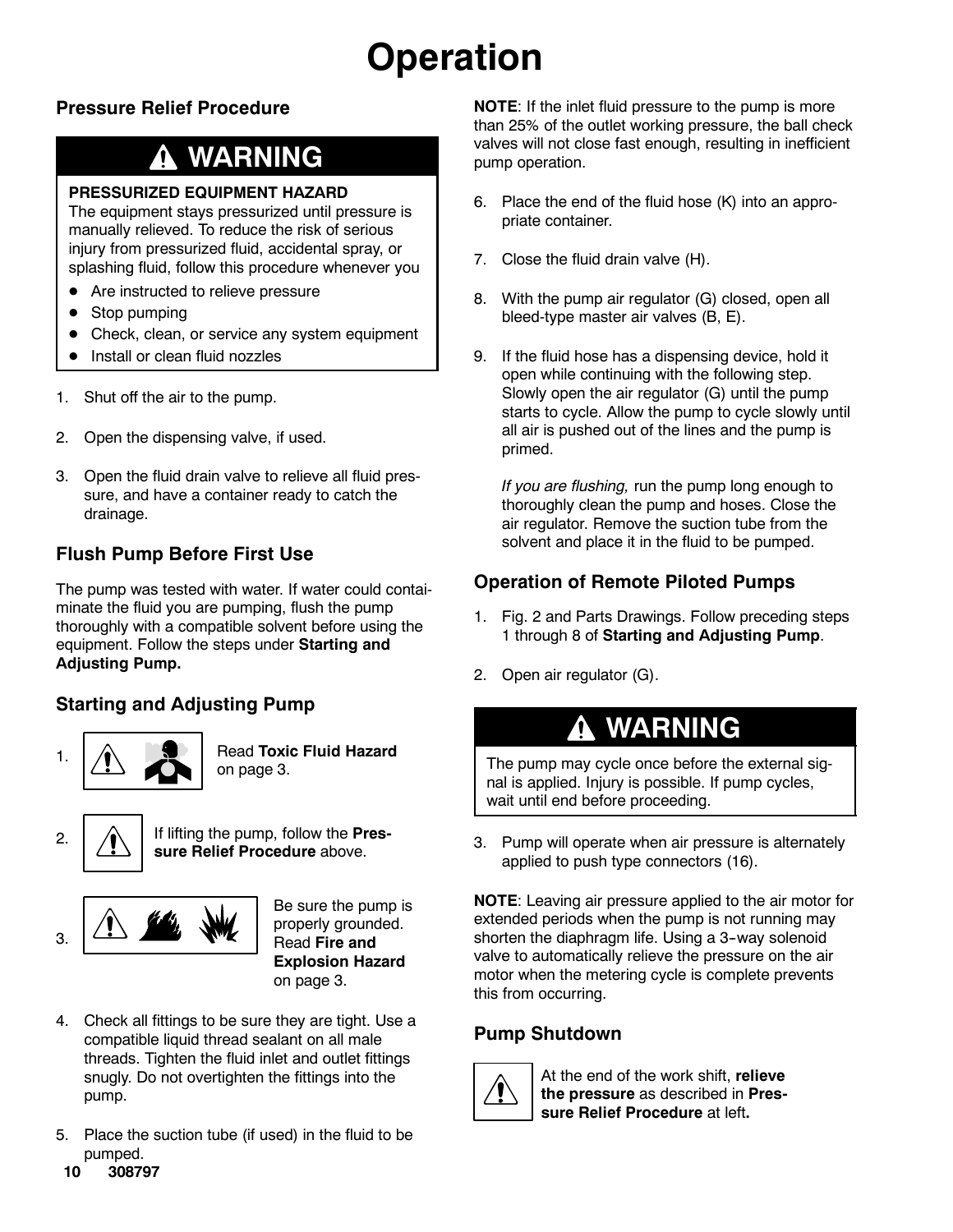# **Maintenance**

### **Lubrication**

The air valve is lubricated at the factory to operate without additional lubrication. If you want to provide additional lubrication, remove the hose from the pump air inlet and add two drops of machine oil to the air inlet every 500 hours of operation or every month.

## **A CAUTION**

Do not over-lubricate the pump. Oil is exhausted through the muffler, which could contaminate your fluid supply or other equipment. Excessive lubrication can also cause the pump to malfunction.

### **Flushing and Storage**

Flush the pump to prevent the fluid you are pumping from drying or freezing in the pump and damaging it. Use a compatible solvent.

Always flush the pump and **relieve the pressure** before you store it for any length of time.



Read **Pressure Relief Procedure** on page 10.

### **Tightening Threaded Connections**

Before each use, check all hoses for wear or damage and replace as necessary. Check to be sure all threaded connections are tight and leak-free.

Check fasteners. Tighten or retorque as necessary. Although pump use varies, a general guideline is to retorque fasteners every two months. See **Torque Sequence**, page 20.

#### **Preventive Maintenance Schedule**

Establish a preventive maintenance schedule, based on the pump's service history. This is especially important for prevention of spills or leakage due to diaphragm failure.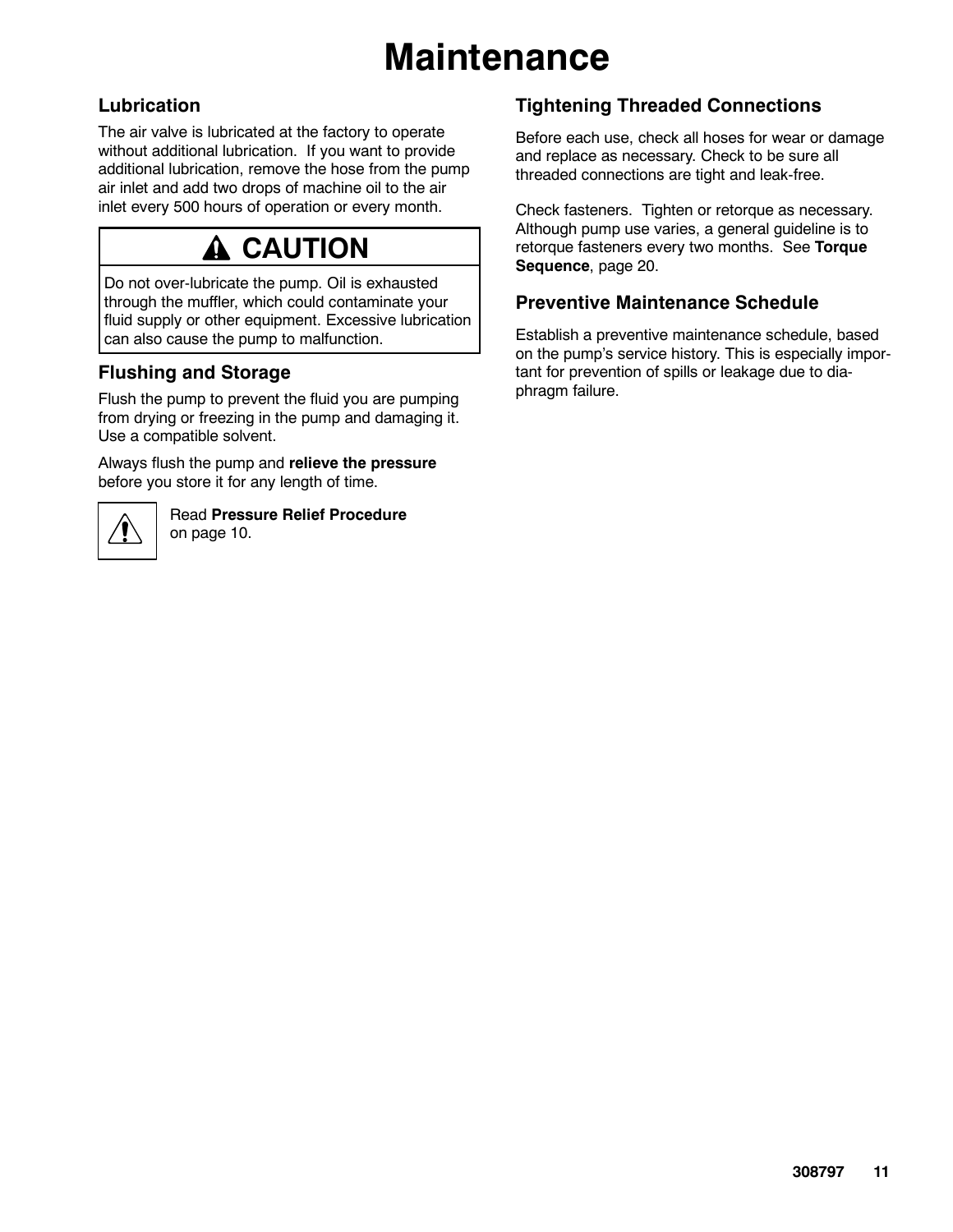# **Troubleshooting**



Read **Pressure Relief Procedure** on page 10, and **relieve the pressure** before you check or service the equipment. Check all possible problems and causes before disassembling the pump.

| <b>PROBLEM</b>                                              | <b>CAUSE</b>                                      | <b>SOLUTION</b>                                       |
|-------------------------------------------------------------|---------------------------------------------------|-------------------------------------------------------|
| Pump will not cycle, or cycles once<br>and stops.           | Air valve is stuck or dirty.                      | Use filtered air.                                     |
| Pump cycles at stall or fails to hold<br>pressure at stall. | Leaky check valves or o-rings.                    | Replace.                                              |
|                                                             | Worn check balls or duckbill valves<br>or guides. | Replace.                                              |
|                                                             | Check ball wedged in guide.                       | Repair or replace.                                    |
|                                                             | Worn diaphragm shaft seals.                       | Replace.                                              |
| Pump operates erratically.                                  | Clogged suction line.                             | Inspect; clear.                                       |
|                                                             | Sticky or leaking check valve balls.              | Clean or replace.                                     |
|                                                             | Diaphragm ruptured.                               | Replace.                                              |
| Air bubbles in fluid.                                       | Suction line is loose.                            | Tighten.                                              |
|                                                             | Diaphragm ruptured.                               | Replace.                                              |
|                                                             | Loose manifolds or damaged man-<br>ifold o-rings. | Tighten manifold bolts or nuts; re-<br>place o-rings. |
|                                                             | Loose fluid side diaphragm plates.                | Tighten.                                              |
| Fluid in exhaust air.                                       | Diaphragm ruptured.                               | Replace.                                              |
|                                                             | Loose fluid side diaphragm plates.                | Tighten.                                              |
|                                                             | Worn diaphragm shaft seals.                       | Replace.                                              |
| Pump exhausts air from clamps<br>(metal pumps).             | Loose clamps.                                     | Tighten clamp nuts.                                   |
|                                                             | Air valve o-ring is damaged.                      | Inspect; replace.                                     |
| Pump leaks fluid from check valves.                         | Worn or damaged check valve<br>o-rings.           | Inspect; replace.                                     |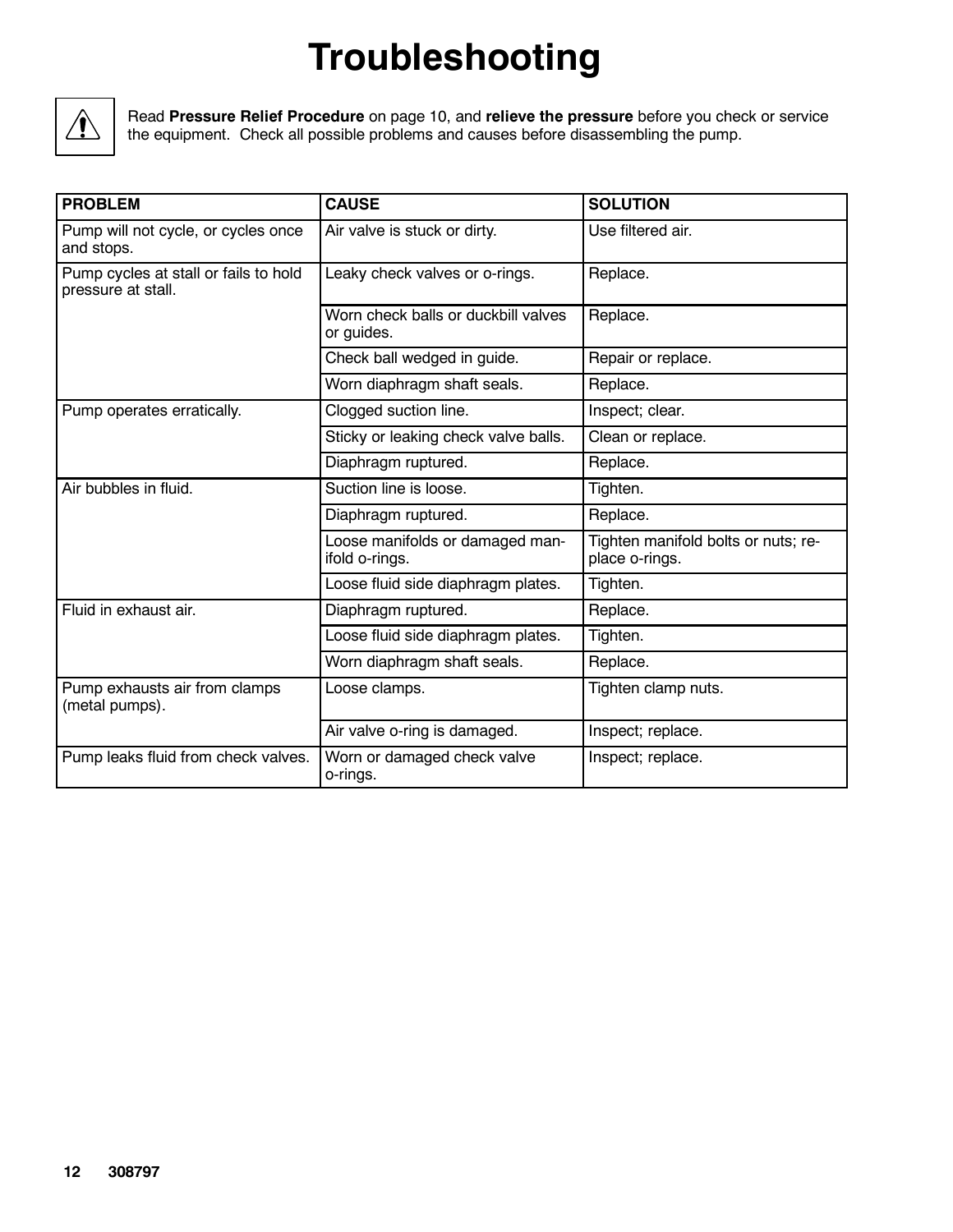#### **Air Valve**

**NOTE:** Air Valve Repair Kit 241657 is available. Parts included in the kit are marked with a dagger ({) in Fig. 5 and in the Parts Drawings and Lists. A tube of general purpose grease 111920 is supplied in the kit. Service the air valve as follows. See Fig. 5.



1. **Relieve the pressure.** See **Pressure Relief Procedure** on page 10.

- 2. Remove the cover (10) and the o-ring (4).
- 3. Remove the carriage plungers (7), carriages (8), carriage pins (9), and valve plate (14) from the center housing (11).
- 4. Clean all the parts, and inspect them for wear or damage.

**NOTE:** If you are installing the new Air Valve Repair Kit 241657, use all the parts in the kit.

- 5. Grease the lapped surface of the valve plate (14), and install the valve plate with the lapped surface facing up.
- 6. Grease the bores of the center housing (11), install the u-cup packings (2) on the carriage plungers (7), and slide the carriage plungers into the carriage plunger bores. See the following important installation notes:

#### **NOTES:**

- When you install each u-cup packing (2) on each carriage plunger (7), make sure the lips of the u-cup packing face toward the **clip end** (the smaller end) of the carriage plunger.
- When you slide the carriage plungers (7) into the bores, slide them in with the clip ends (the smaller ends) facing toward the center of the center housing (11).
- 7. Grease the carriage pins (9), and slide the carriage pins into the carriage pin bores.
- 8. Install the carriages (8). Make sure the carriages engage the clip ends of the carriage plungers (7) and carriage pins (9).
- 9. Grease the o-ring (4), and seat it in the groove around the cover opening of the center housing (11).
- 10. Screw the cover (10) into the center housing, and torque the cover to 80 to 100 in-lb (9.0 to 13.6 N-m).

**NOTE:** Center housing (11) is shown separated from the air covers, but it is not necessary to remove the air covers for this service. Leave the center housing and air covers assembled for this service.

- { Included in Air Valve Repair Kit 241657
	- Torque to 80 to 100 in-lb (9.0 to 13.6 N-m). Apply grease.
	-
	- Apply grease to lapped face.
	- Apply grease to bores of center housing (11) before installing.
	- 5 Seal lips face clip end (the smaller end) of carriage plunger (7).
- Install with the clip ends (the smaller ends) facing toward center of center housing (11). 6



1 2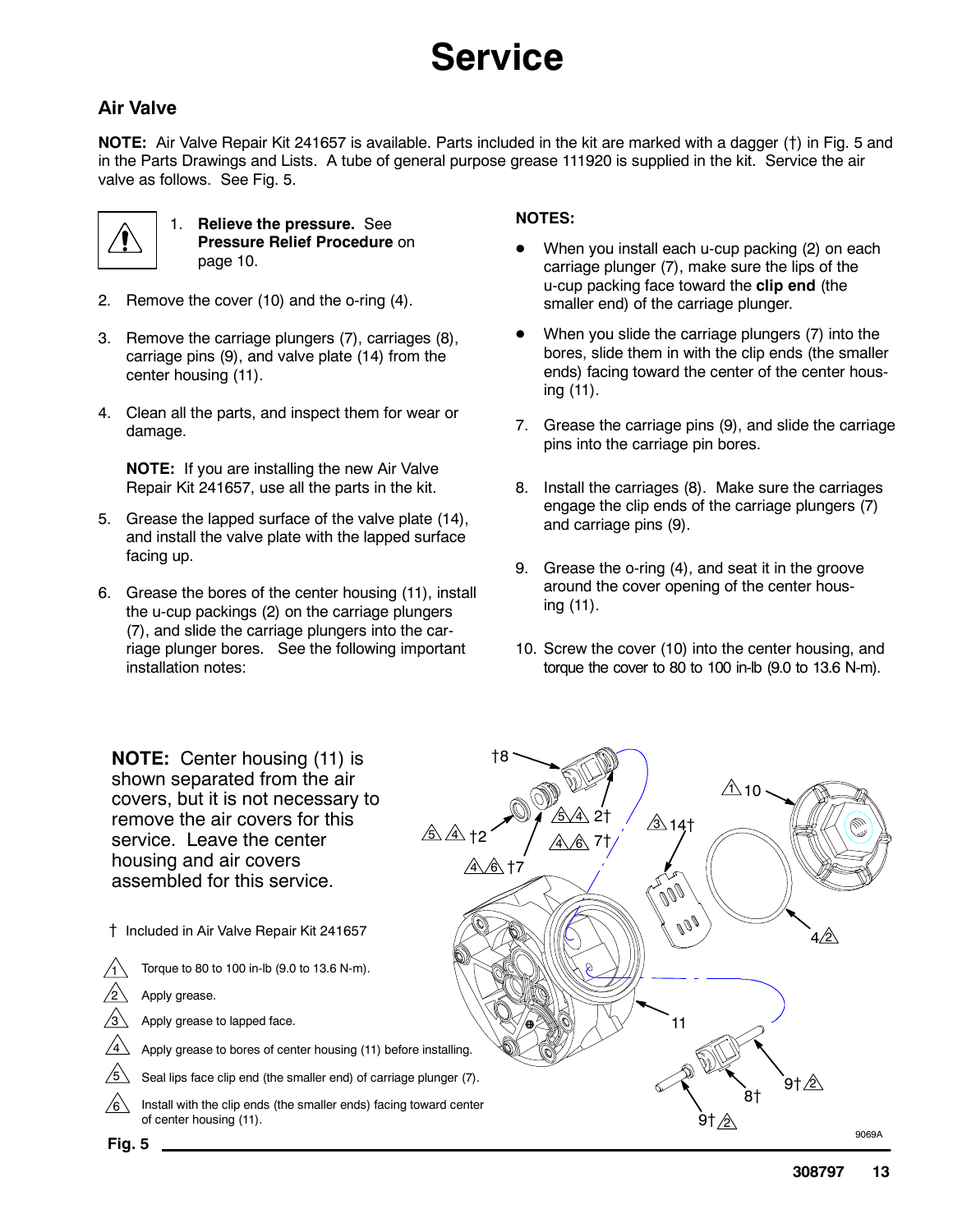#### **Ball Check Valves**

**NOTE:** Fluid Section Repair Kit D05977 is available. See page 21 to order the correct kit for your pump. Parts included in the kit are marked with a double dagger (‡) in Fig. 6 and in the Parts Drawings and Lists. General purpose grease 111920 and Adhesive 113500 are supplied in the kit.



1. **Relieve the pressure.** See **Pressure Relief Procedure** on page 10.

2. Remove the top and bottom manifolds (102, 103).

- 3. Remove all parts shown with a dagger  $(†)$  Fig. 6.
- 4. Clean all parts, and replace worn or damaged parts.
- 5. Reassemble the pump.

**NOTE:** Torque the manifold bolts (105) to 80 to 90 in-lb (9 to 10 Nom). See Torque Sequence, page 20.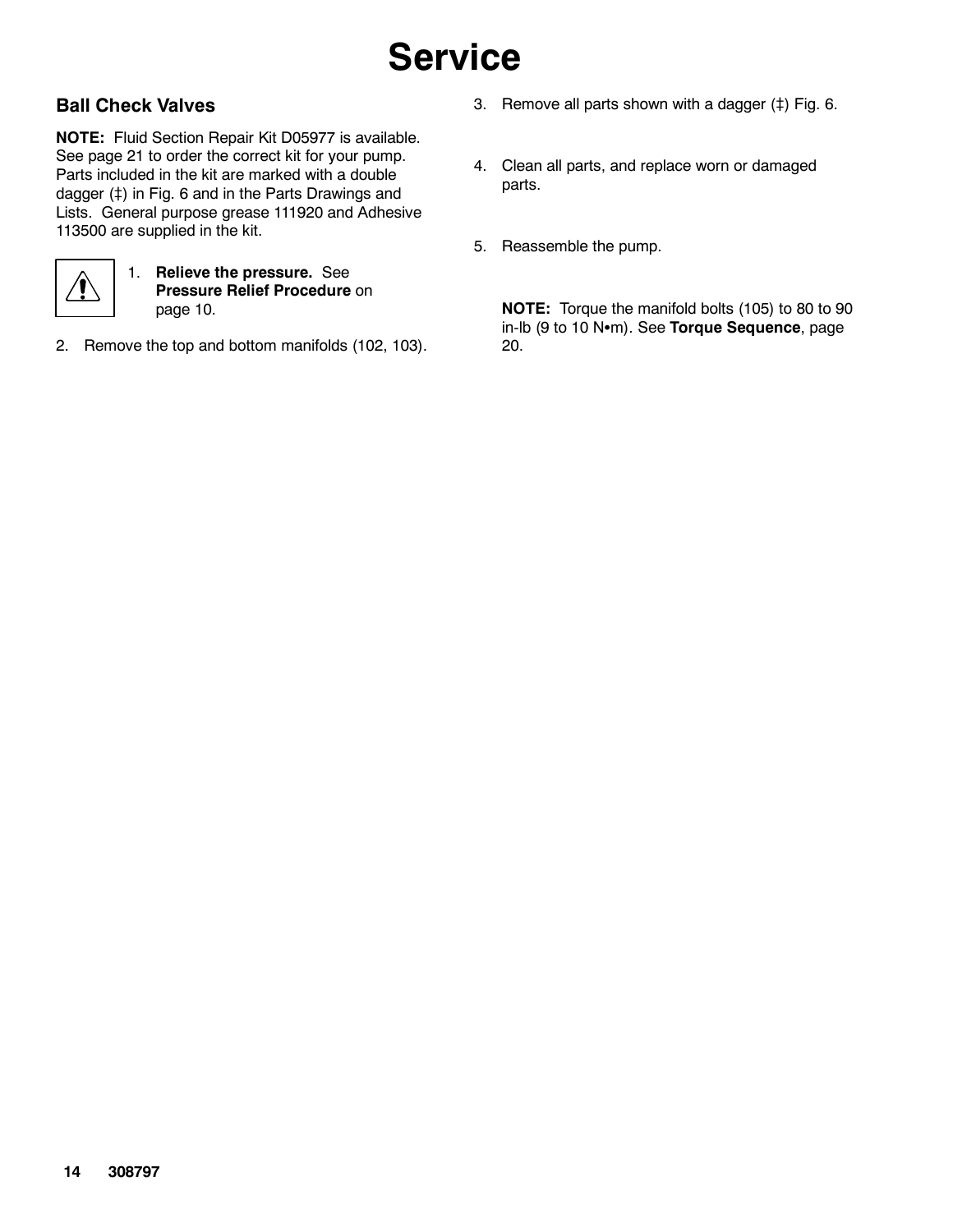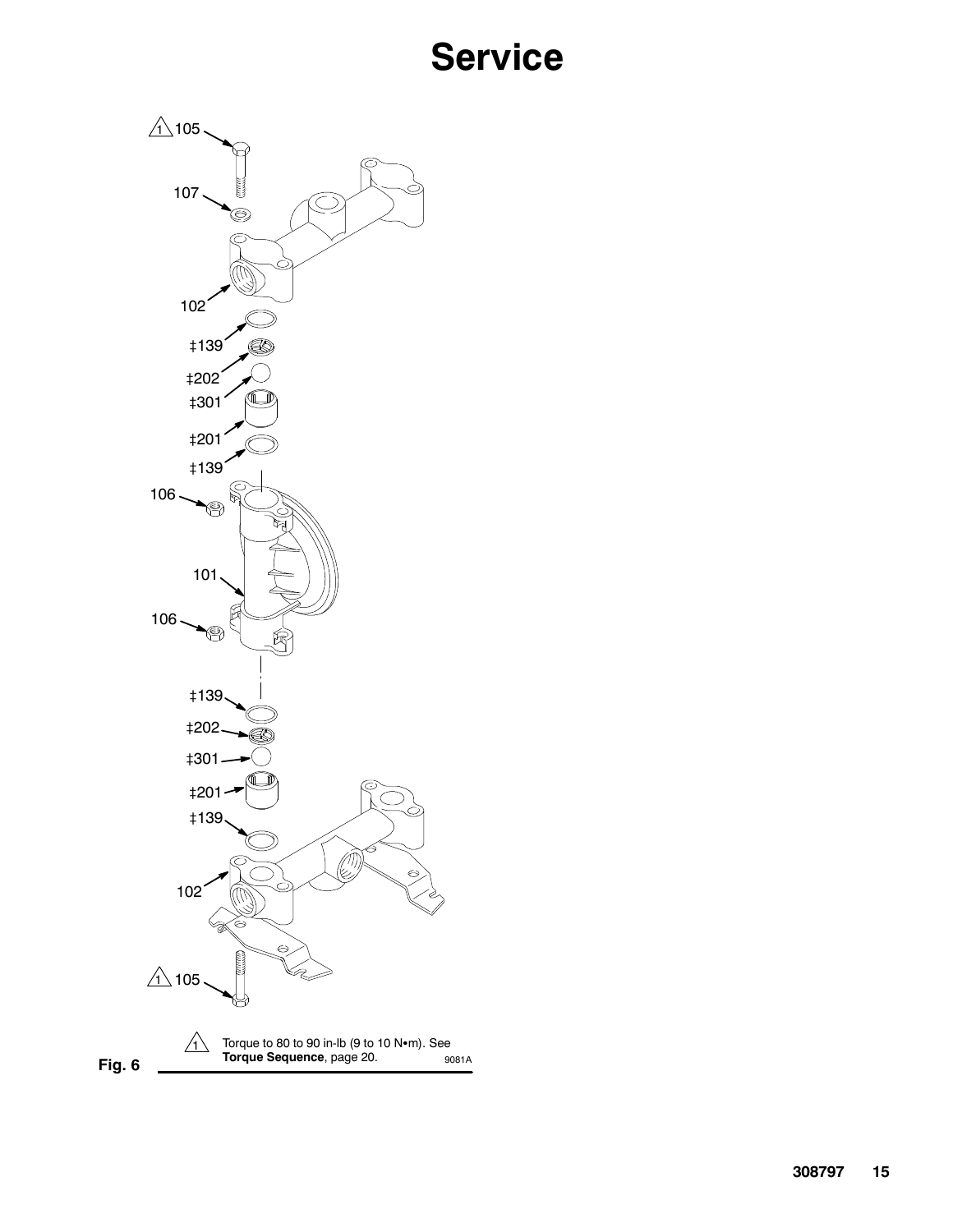#### **Diaphragms**

**NOTE:** Fluid Section Repair Kit D05977 is available. Parts included in the kit are marked with a double dagger (#) in Fig. 7 and in the Parts Drawings and Lists. General purpose grease 111920 and Adhesive 113500 are supplied in the kit. Service the diaphragms as follows. See Fig. 7.

#### **Disassembly**



1. **Relieve the pressure.** See **Pressure Relief Procedure** on page 10.

2. Remove the manifolds (102) and fluid covers (101).

**NOTE:** Make sure all the check valve parts stay in place. See Fig. 6 on page 15.

- 3. Remove the grounding strip from the vee clamps (109), and remove the vee clamps.
- 4. Remove one of the fluid-side diaphragm plates (133) (whichever one comes loose first when you use a wrench on the hex of each), and pull the diaphragm shaft out of the center housing (11).
- 5. Use a wrench on the flats of the diaphragm shaft (15) to remove the other fluid-side diaphragm plate (133) from the diaphragm shaft.
- 6. Remove the screws (141) and air covers (136), and remove all old gasket (12) material from the ends of the center housing (11) and the surfaces of the air covers.
- 7. Remove the diaphragm shaft u-cups (16) and pilot pin o-rings (1).
- 8. Inspect all parts for wear or damage, and replace as necessary.

#### **Reassembly**

1. Insert a diaphragm shaft u-cup (16) and a pilot pin o-ring (1) into the end of the diaphragm shaft bore of the center housing (11).

**NOTE:** Make sure the lips of the u-cup face **out** of the center housing.

2. Line up the holes in the gasket (12) with the holes in the end of the center housing (11), and use six screws (141) to fasten an air cover (136) to the end of the center housing (11). Torque the screws to 35 to 45 in-lb (4.0 to 5.1 N-m).

- 3. Position the exhaust cover (13) and o-ring (4) on the center housing (11).
- 4. Repeat steps 1 and 2 for the other end of the center housing and the remaining air cover.
- 5. Apply medium-strength (blue) Loctite or equivalent to the threads of the screws (140). Install on one end of the diaphragm shaft (15) the following parts (see proper order in Fig. 7): air-side diaphragm plate (6), diaphragm (401), fluid-side diaphragm plate (133), o-ring (115), and screw (140).

**NOTE:** The words "AIR SIDE" on the diaphragm (401) and the flat side of the air-side diaphragm plate (6) must face toward the diaphragm shaft (15).

- 6. Put grease on the diaphragm shaft (15), and carefully (do not damage the shaft u-cups) run the diaphragm shaft (15) through the center housing (11) bore.
- 7. Repeat step 5 for the other end of the diaphragm shaft (15), and torque the diaphragm shaft screws (140) to 80 to 90 in-lb (9 to 10 N-m) at 100 rpm maximum.
- 8. Install the muffler (3).

When you install the vee clamps in step 10, orient the center housing (11) so the air inlet is approximately  $45^\circ$  above horizontal and the muffler (3) is approximately horizontal.

- 9. Apply thin, even film of grease to inside of vee clamp (109).
- 10. Position the fluid covers (101), install the vee clamps (109) around the fluid and air covers, install the grounding strip on the vee clamps, and torque the vee clamp nuts to 80 to 90 in-lb (9 to 10 Nom). See Torque Sequence, page 20.
- 11. Make sure all the check valve parts are in place. See Fig. 6 on page 15.
- 12. Install the manifolds (102), and torque the manifold bolts  $(105)$  to 80 to 90 in-lb  $(9$  to 10 N $\bullet$ m). See **Torque Sequence**, page 20.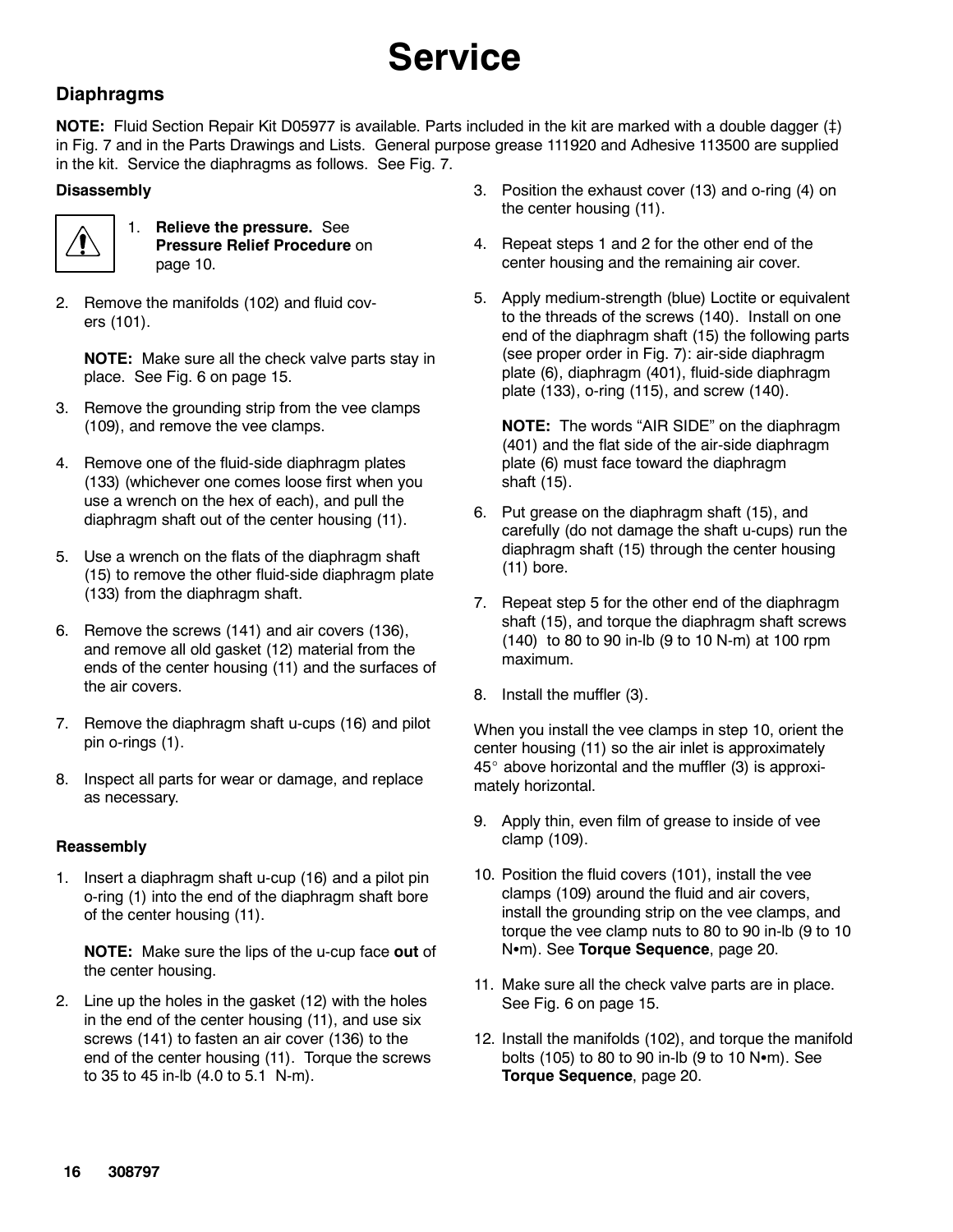#### **Diaphragms**



**Fig. 7**

9072A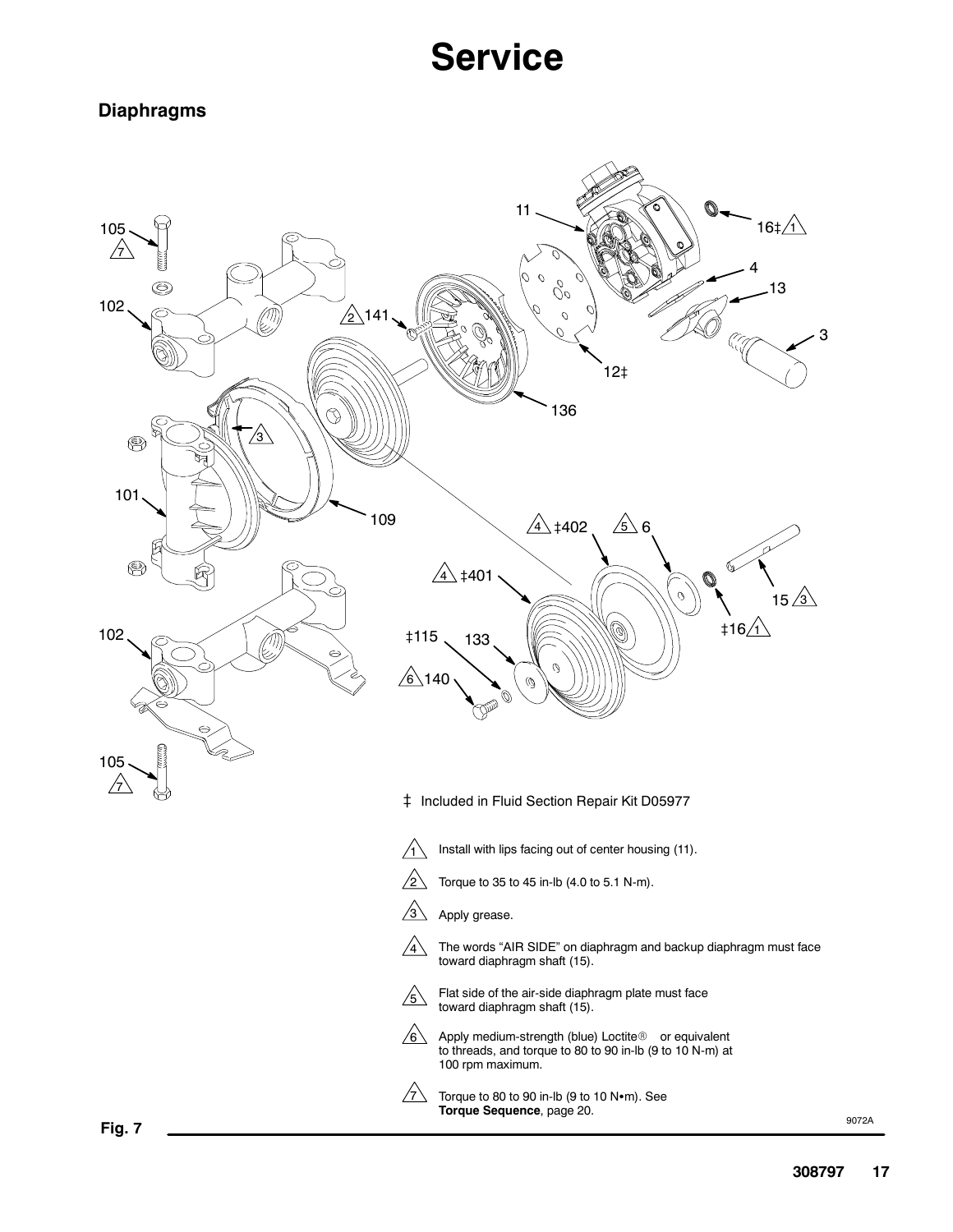## **241407 and 241408 Parts Drawing**



9070A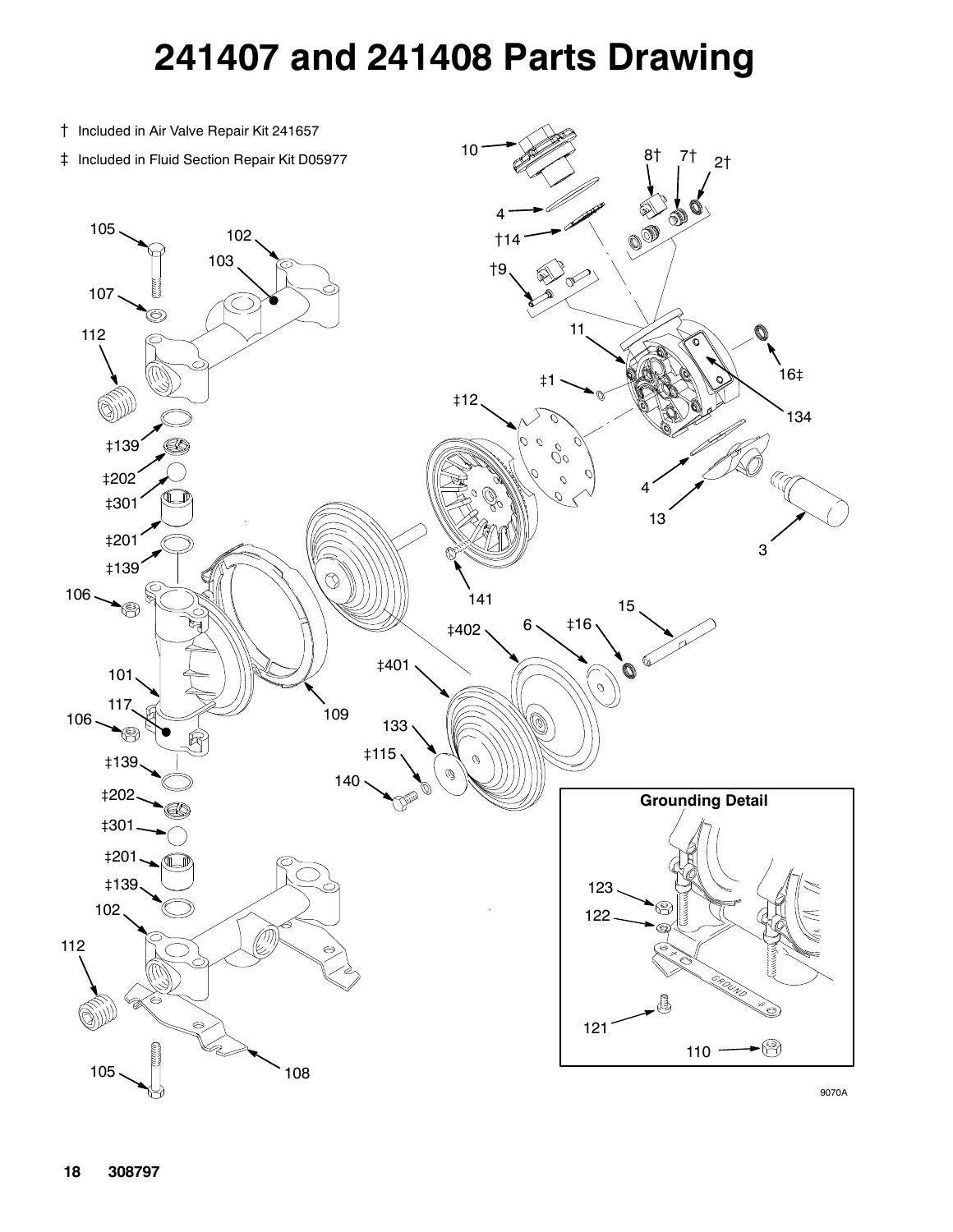# **241407 and 241408 Parts List**

#### **Fluid Section Parts List**

| Ref.<br>No. | Part<br>No. | <b>Description</b>                    | Qty |
|-------------|-------------|---------------------------------------|-----|
| 101         | 185622      | COVER, fluid; aluminum                | 2   |
| 102         | 185624      | MANIFOLD; aluminum; NPT               | 2   |
| 103         | 189220      | LABEL, warning                        | 1   |
| 105         | 112912      | SCREW; 3/8-16; 2.25 in. (57.2)<br>mm) | 8   |
| 106         | 112913      | NUT, hex; 3/8-16; sst                 | 8   |
| 107         | 112914      | WASHER, flat; 3/8 in.; sst            | 4   |
| 108         | 186207      | BASE, feet                            | 2   |
| 109         | 189540      | CLAMP, vee                            | 2   |
| 110         | 112499      | NUT, clamp; 1/4-28                    | 2   |
| 111         | 191079      | STRIP, grounding                      | 1   |
| $112*$      | 102726      | PLUG, steel; NPT                      | 2   |
| 115‡        | 110004      | O-RING; PTFE                          | 2   |
| 117         | 186205      | LABEL, warning                        | 1   |
| 121         | 102790      | SCREW; 10-24; 0.31 in. (8<br>mm)      | 1   |
| 122         | 100718      | LOCKWASHER; #10                       | 1   |
| 123         | 100179      | NUT, hex; 10-24                       | 1   |
| $125*$      | 100896      | BUSHING, 3/4 X 1/2 npt                | 4   |
| 133         | 191837      | PLATE, diaphragm, fluid side;<br>sst  | 2   |
| 134         | 290045      | PLATE, designation                    | 1   |
| 136         | 194246      | COVER air                             | 2   |
| 139‡        | 110636      | O-RING; PTFE                          | 8   |
| 140         | 113747      | SCREW, flange; hex head               | 2   |
| 141         | 114882      | SCREW, machine, torx                  | 12  |
| 142         | 111183      | RIVET (for plate 134)                 | 2   |

#### **Air Motor Parts List**

| Ref.<br>No. | Part No. | Description     | Qty |
|-------------|----------|-----------------|-----|
| 1‡          | 114866   | PACKING, o-ring | 2   |
| 2†          | 108808   | PACKING, u-cup  | 2   |
| 3           | 112933   | <b>MUFFLER</b>  |     |
| 4†          | 162942   | PACKING, o-ring | 2   |

| 6   | 195025 | PLATE, diaphragm, air side | 2            |
|-----|--------|----------------------------|--------------|
| 7†  | 15Y825 | PLUNGER, carriage          | 2            |
| 8†  | 192595 | <b>CARRIAGE</b>            | $\mathbf{2}$ |
| 9†  | 192596 | PIN, carriage              | 2            |
| 10  | 192597 | COVER, valve chamber       |              |
| 11  | 192602 | <b>HOUSING, center</b>     |              |
| 12‡ | 192765 | <b>GASKET</b>              | 2            |
| 13  | 194247 | COVER, exhaust             |              |
| 14† | 194269 | PLATE, valve               |              |
| 15  | 192601 | SHAFT, diaphragm           |              |

#### **Guide Parts List**

| Ref. |             | No.   Part No.   Description | Qtv |
|------|-------------|------------------------------|-----|
|      | 201‡ 186776 | GUIDE, polypropylene         |     |
| 202‡ | 186777      | STOP, polypropylene          |     |

### **Ball Parts List**

| Ref. I |             | No. Part No. Description | Otv |
|--------|-------------|--------------------------|-----|
|        | 301‡ 108944 | BALL, buna-N             |     |

### **Diaphragm Parts List**

| Ref.<br>  No.   |             | <b>Part No.   Description</b> | Qtv |
|-----------------|-------------|-------------------------------|-----|
| 16 <sup>‡</sup> |             | 108808 PACKING, u-cup         |     |
|                 | 401‡ 190148 | DIAPHRAGM, buna-N             |     |

\* Item 112, 102726 used on 241408, item 125, 100896 used on 241407

- { Included in Air Valve Repair Kit 241657
- } Included in Fluid Section Repair Kit D05977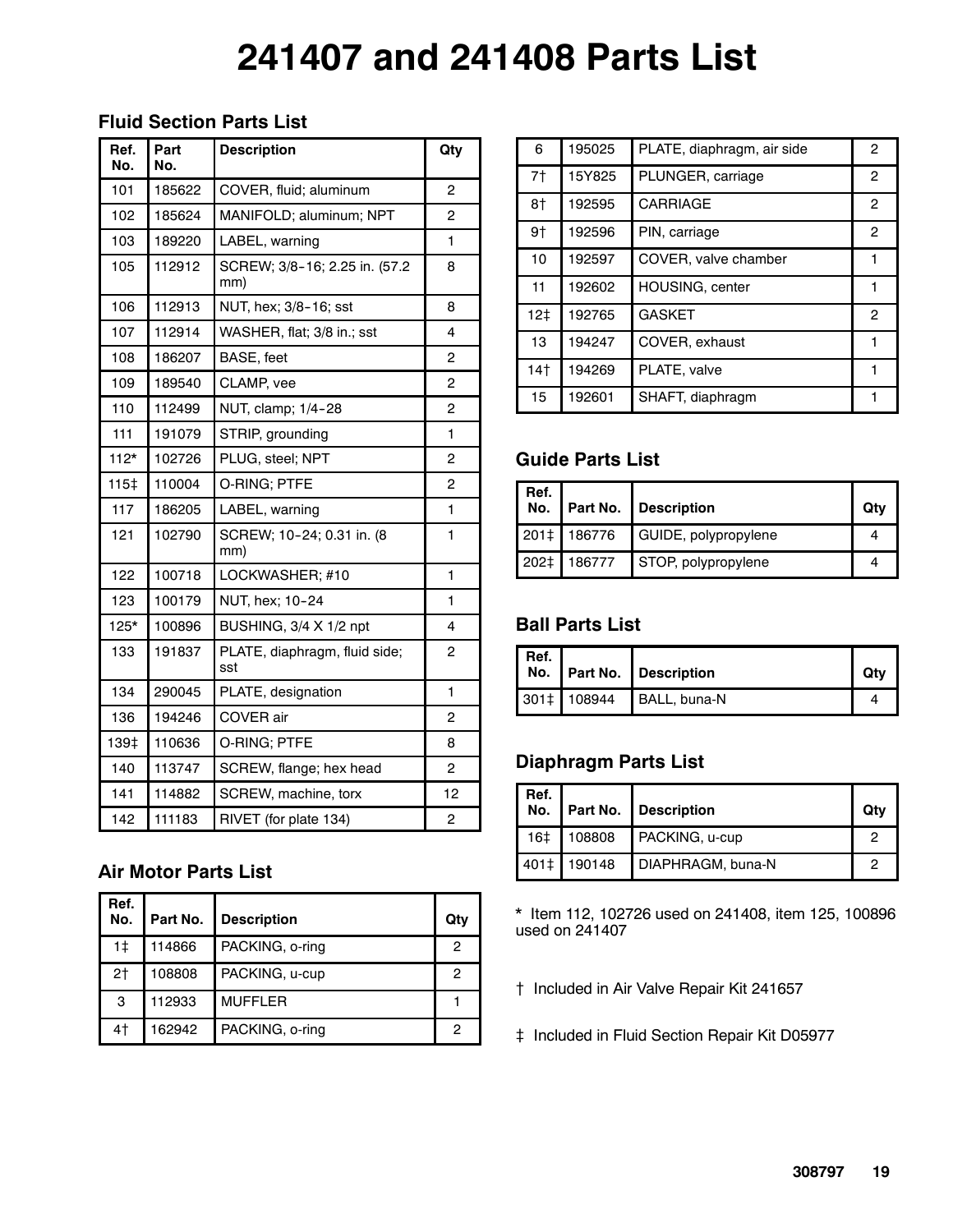# **Torque Sequence**

Always follow torque sequence when instructed to torque fasteners.

1. Left/Right Fluid Covers Torque bolts to 80-90 in-lb  $(9-10 \text{ N}\cdot\text{m})$ .



FRONT VIEW

3. Outlet Manifold Torque bolts to 80-90 in-lb  $(9-10 \text{ N}\cdot\text{m})$ .



TOP VIEW

2. Inlet Manifold

Torque bolts to 80-90 in-lb  $(9-10 \text{ N}\cdot\text{m})$ .



BOTTOM VIEW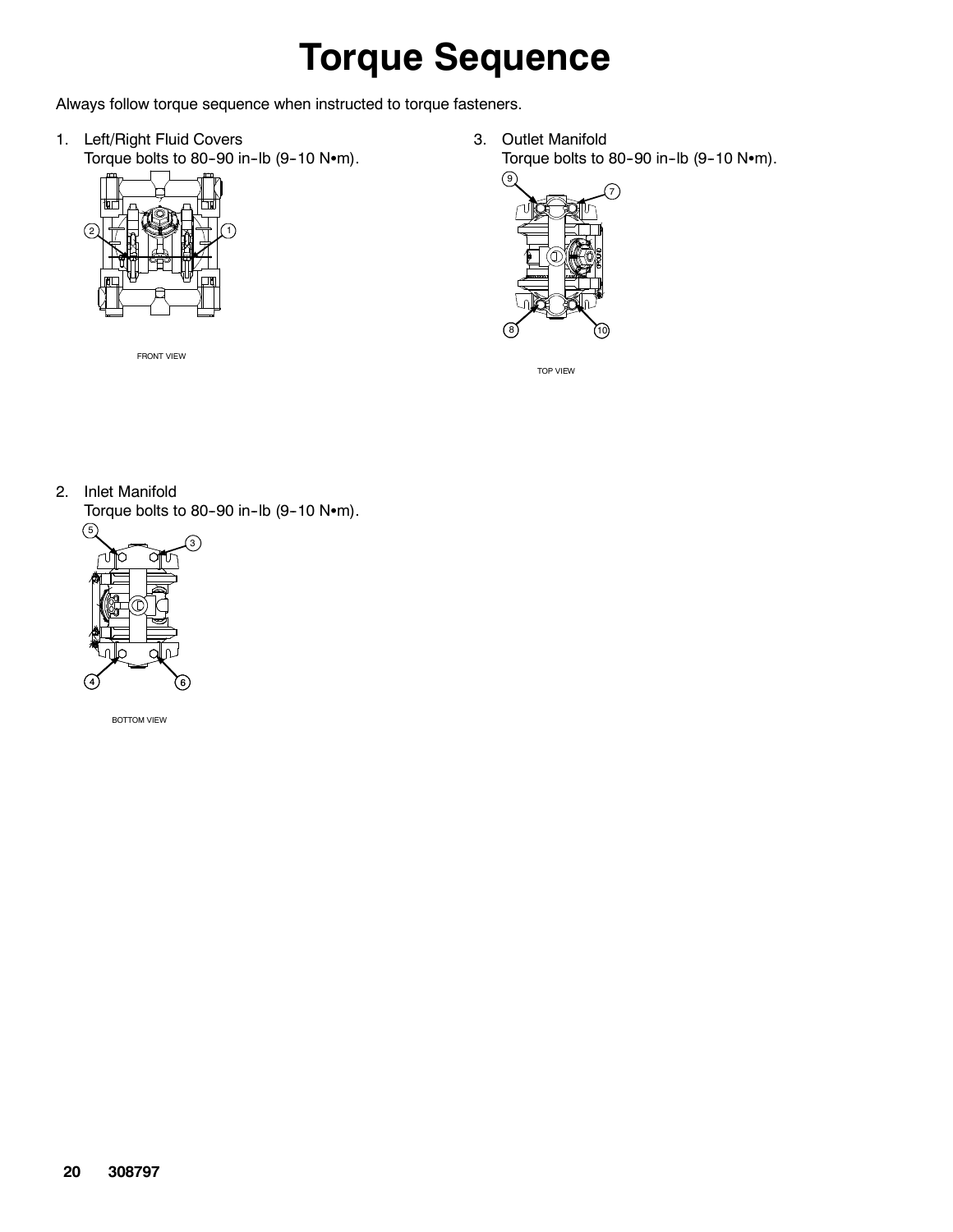# **Technical Data**

|                                                                                       | 25 ft (7.6 m) wet                              |
|---------------------------------------------------------------------------------------|------------------------------------------------|
|                                                                                       |                                                |
| Sound power level (measured per ISO standard 9614-2)                                  |                                                |
|                                                                                       |                                                |
|                                                                                       | 95 dBa                                         |
| Sound pressure level (measured 1 meter from pump)                                     |                                                |
|                                                                                       |                                                |
|                                                                                       |                                                |
|                                                                                       |                                                |
|                                                                                       |                                                |
|                                                                                       |                                                |
|                                                                                       |                                                |
| Wetted parts (in addition to ball, seat, and diaphragm materials, which vary by pump) |                                                |
|                                                                                       |                                                |
|                                                                                       |                                                |
|                                                                                       |                                                |
|                                                                                       | nickel-plated brass, epoxy-coated steel (feet) |
| Weight (approximate)                                                                  |                                                |
|                                                                                       |                                                |
|                                                                                       |                                                |
| Santoprene® is a registered trademark of the Monsanto Company.                        |                                                |
| Loctite <sup>®</sup> is a registered trademark of the Loctite Corporation.            |                                                |

## **241407 and 241408 Repair Kits**

**NOTE:** Order Repair Kits separately.

To order the Air Valve Repair Kit, order **Part No. 241657.**

To order the Fluid Section Repair Kit, order **Part No. D05977**.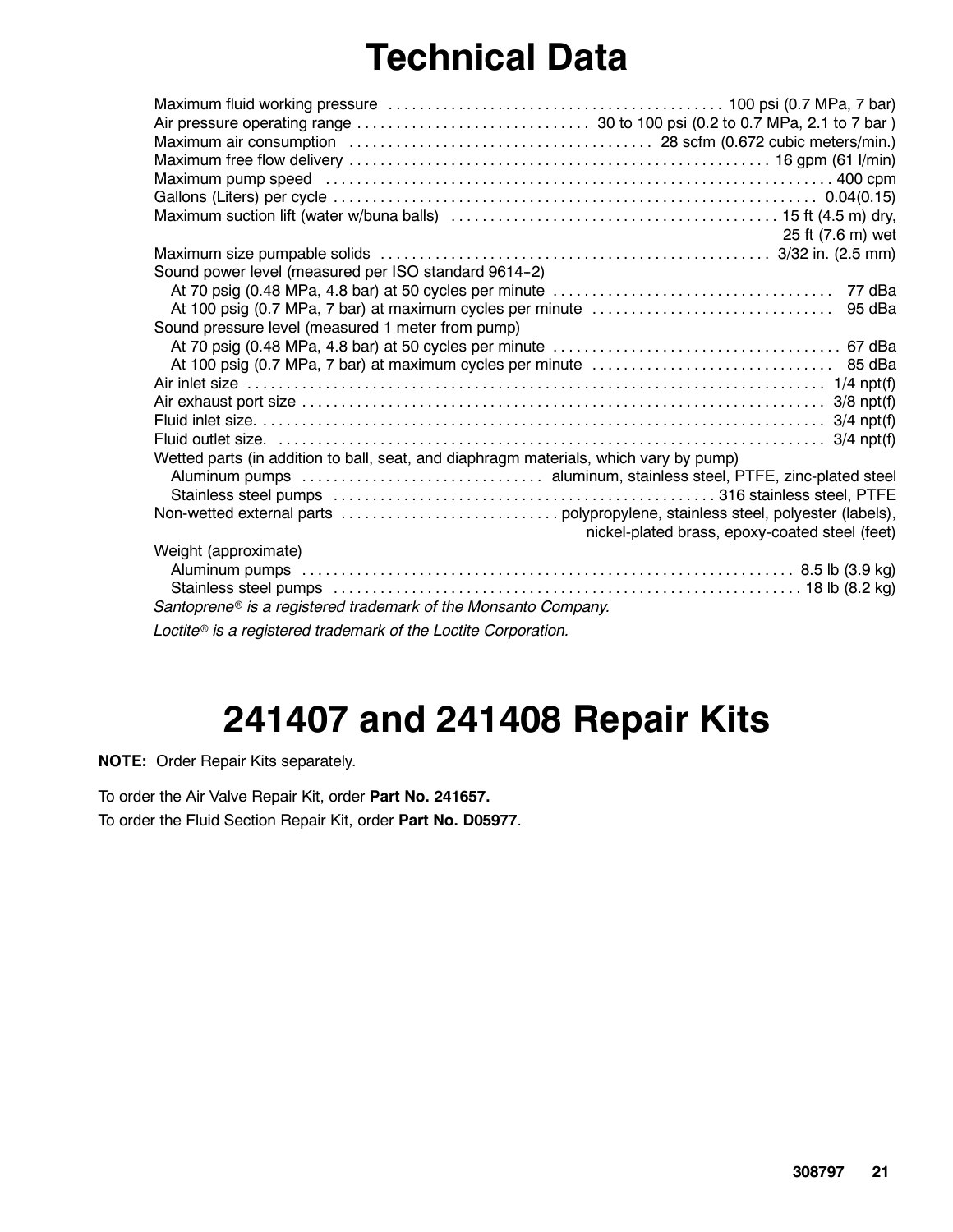# **Husky 716 Dimensions**



9078A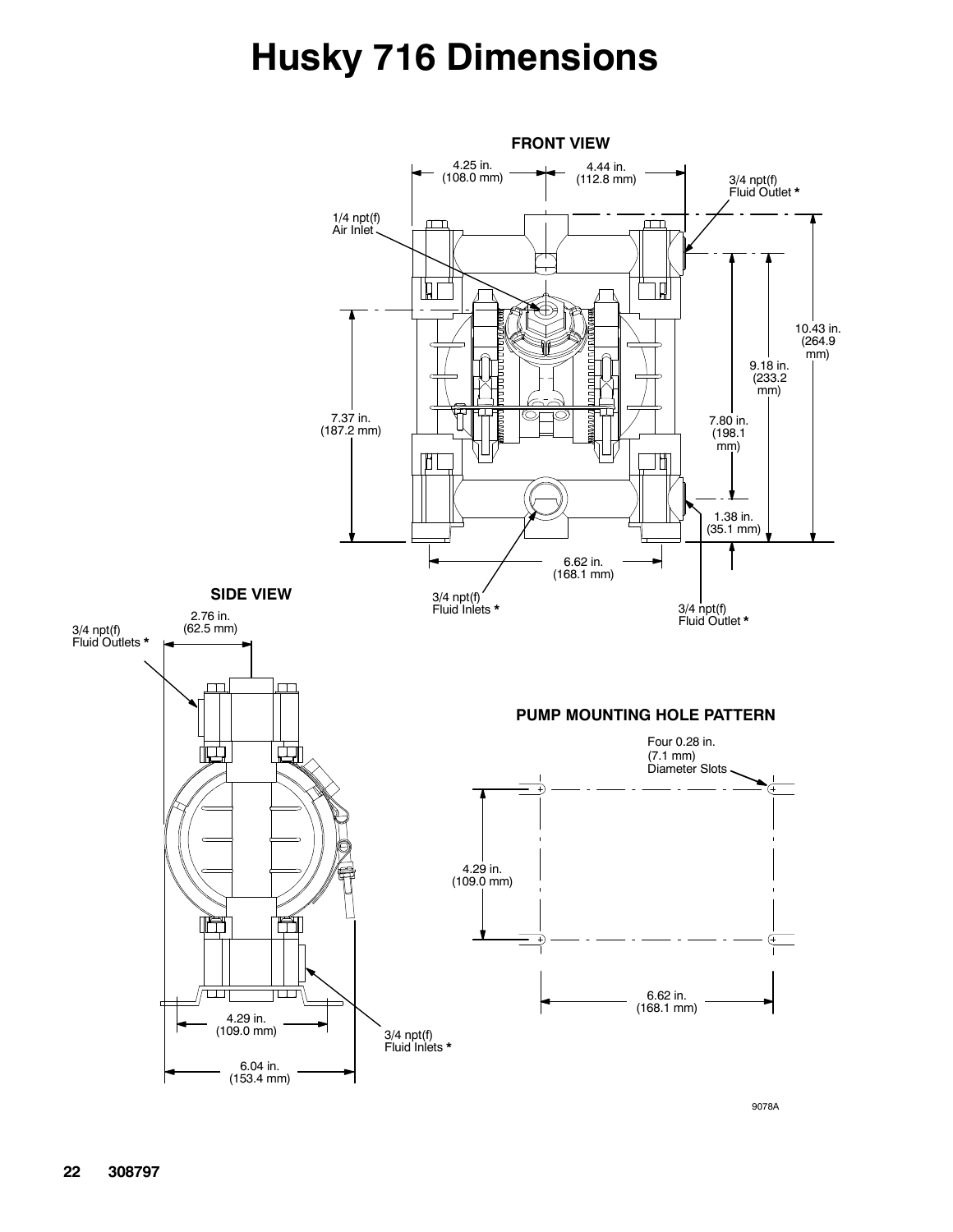## **Performance Charts**

#### **Fluid Outlet Pressure**

**Test Conditions:** Pump tested in water with inlet submerged.



**To find Fluid Outlet Pressure** (psi/MPa/bar) at a specific fluid flow (gpm/lpm) and operating air pressure (psi/MPa/bar):

- 1. Locate fluid flow rate along bottom of chart.
- 2. Follow vertical line up to intersection with selected fluid outlet pressure curve.
- 3. Follow left to scale to read fluid outlet pressure.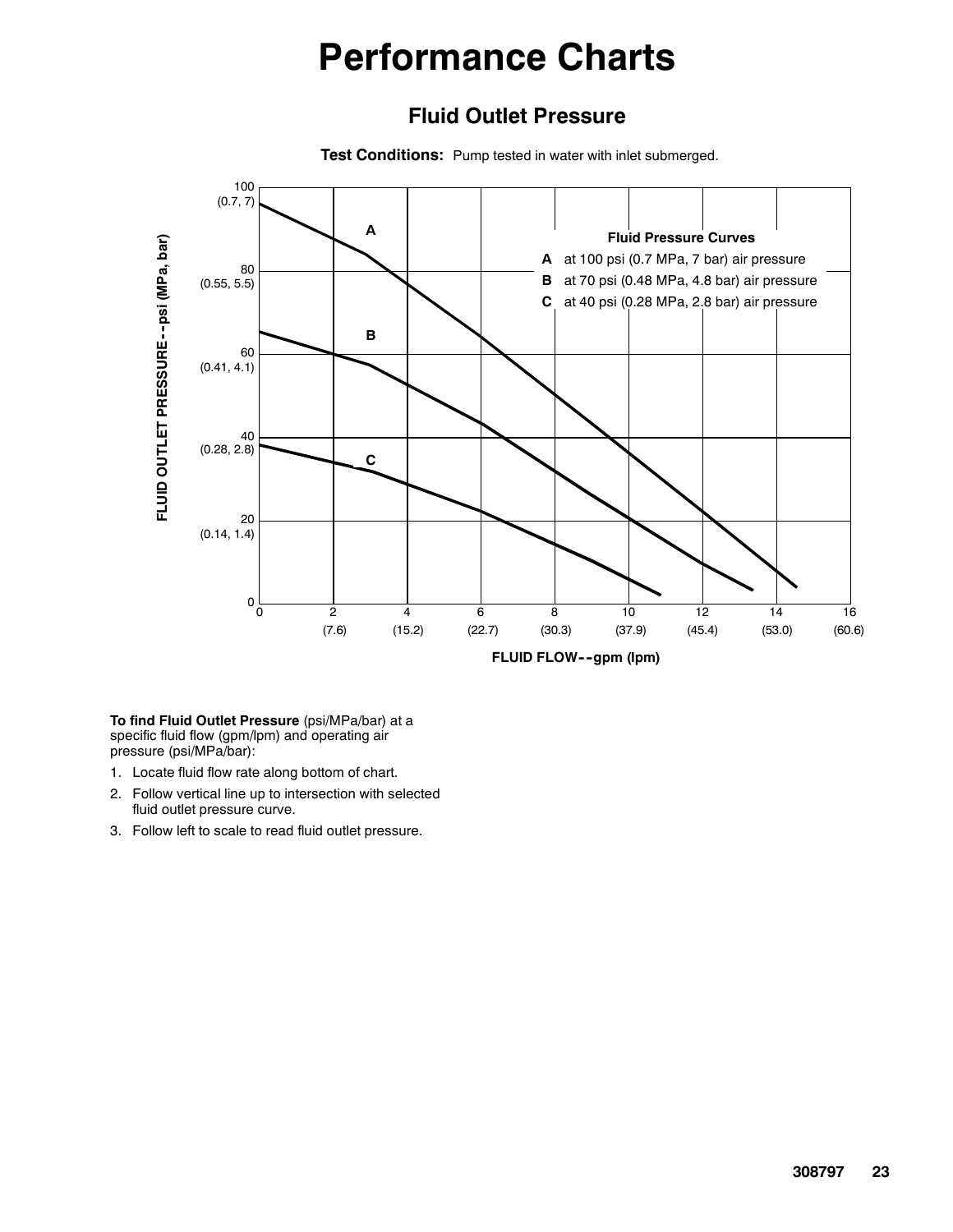## **Performance Charts**

#### **Air Consumption**

**Test Conditions:** Pump tested in water with inlet submerged.



**To find Pump Air Consumption** (scfm or m3/min) at a specific fluid flow (gpm/lpm) and air pressure (psi/MPa/bar):

- 1. Locate fluid flow rate along bottom of chart.
- 2. Read vertical line up to intersection with selected air consumption curve.
-